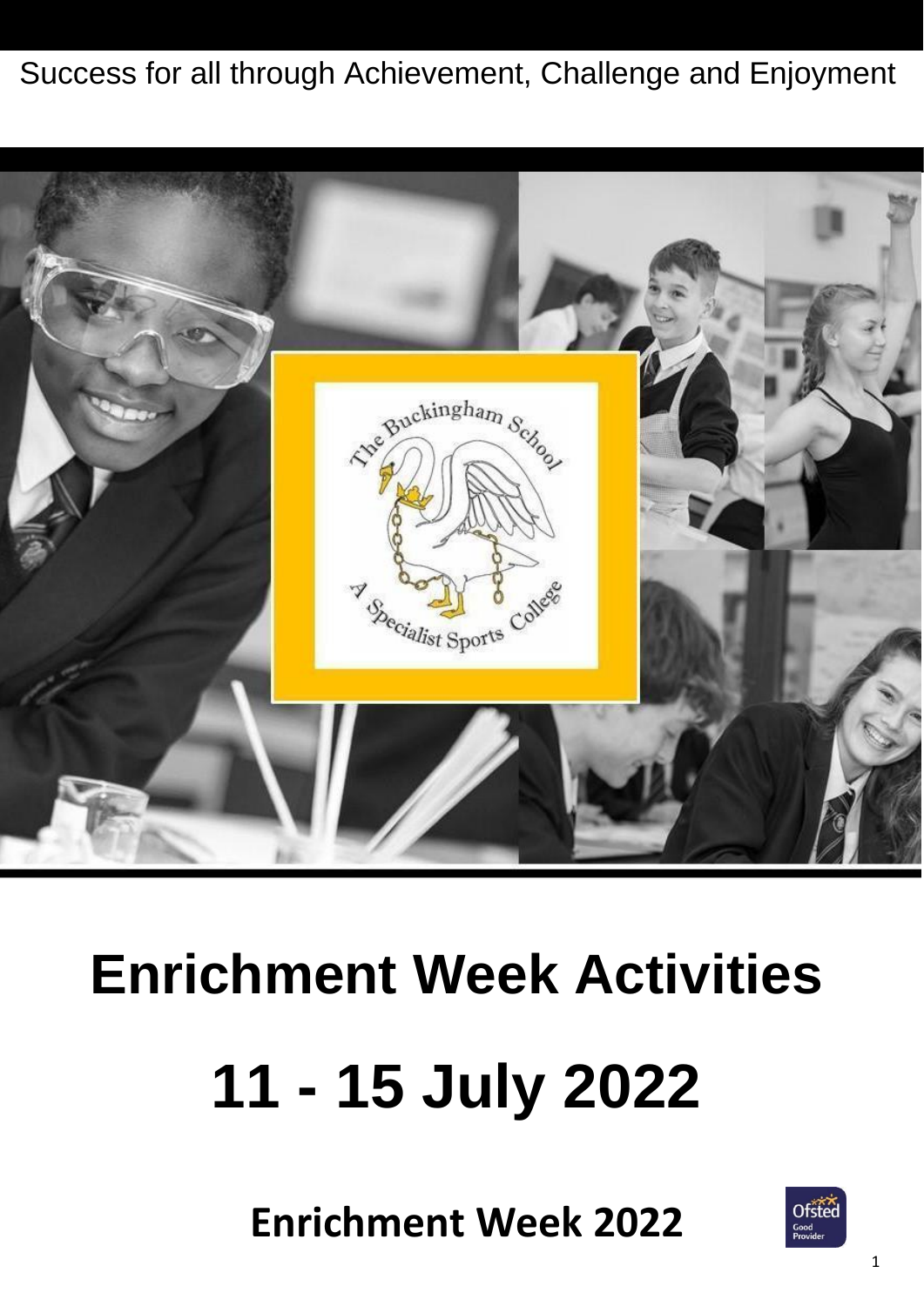Dear Parents and Carers,

We are delighted to enclose the activities booklet for Enrichment Week  $(11^{th} - 15^{th}$  July 2022).

The event ran with great success in Summer 2019 but, sadly, was cancelled in 2020. It is so exciting to think that it will run this year!

We want all students to enjoy these fantastic opportunities and we are proud to offer so many low and zero cost activities. We are able to offer some financial support with regard to the contribution towards the cost of activities, for students in receipt of Pupil Premium. If this is the case, please indicate your request for such support on the Google Form. Further, we recognise that there are other families for whom the current climate is financially challenging – please indicate a request for support on the Google Form. Please note that funds for support are limited.

If we are not in receipt of enough parental contributions to cover the cost of the activities on offer during the week, we may need to reconsider the range of activities on offer. Given the timing of Enrichment Week, we are optimistic that events will not be restricted by Covid-19 measures, nor by the levels of staff absence that all schools are currently coping with.

When activities are over-subscribed, we will try and extend the number of places available. If we cannot create enough spaces to cater for demand, names will be drawn out of a hat. Where students cannot be allocated their first choice activity, we will try to offer them their second or, if necessary, third choice.

All activity selections will need to be made on the Google Form by Friday 18<sup>th</sup> February 2022 and you will be notified of your confirmed choices by Friday 1<sup>st</sup> April 2022. You will be able to make your contribution for each activity (if required) via ParentMail from this same date  $(1<sup>st</sup>$  April) and we ask that all contributions are made by 29<sup>th</sup> April 2022.

Please note that the school's normal behaviour expectations will apply during the week, and we will be informing you of how the Behaviour Policy will be applied in advance of the week. Further, the usual standards will be expected of non-uniform dress.

Enjoy reading the booklet with your child!

Best wishes,

The Buckingham School Enrichment Team [enrichmentweek@buckinghamschool.org](mailto:enrichmentweek@buckinghamschool.org)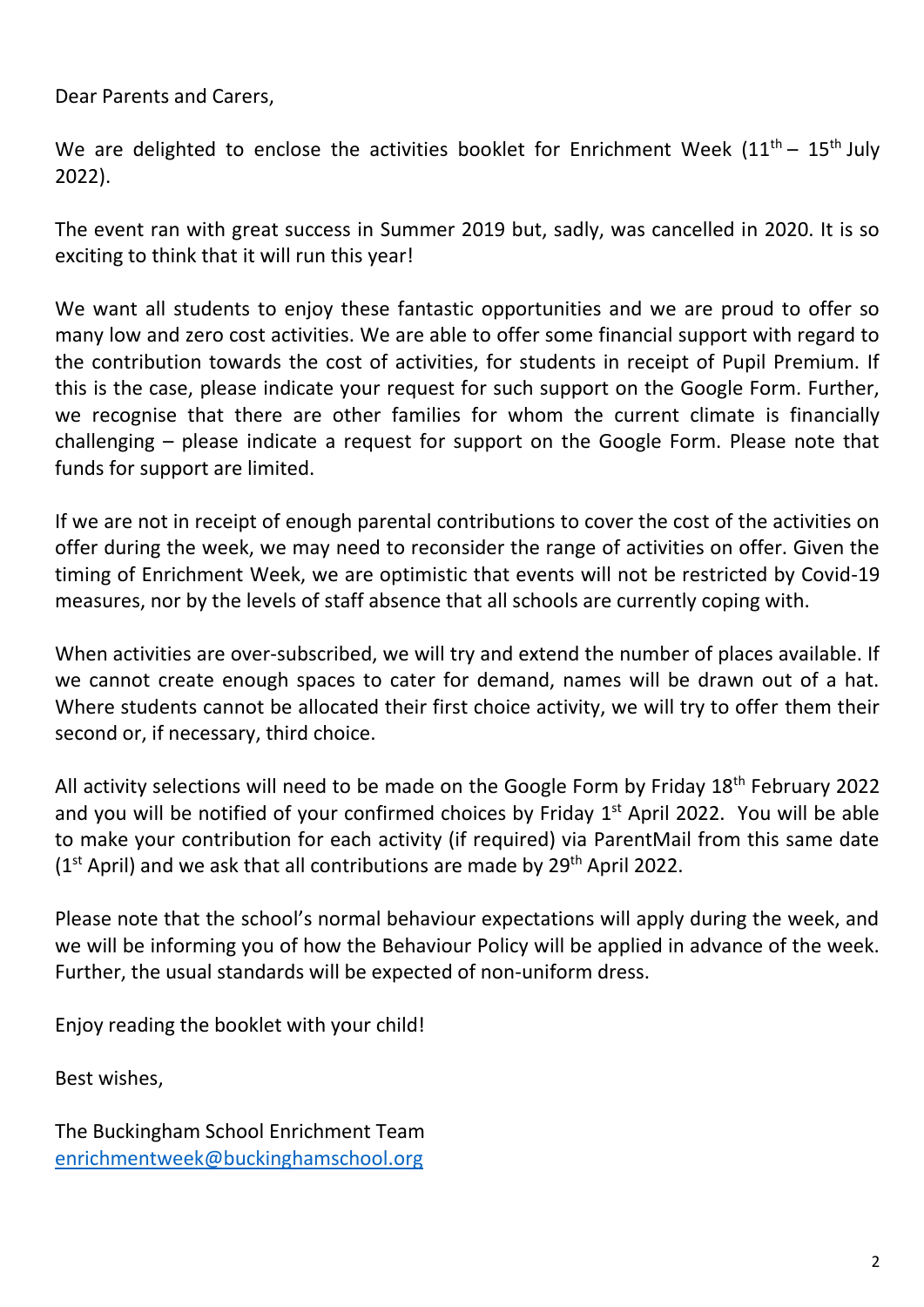#### **Contents**

|   | <b>Full Week Activity</b>                                  | 4        |
|---|------------------------------------------------------------|----------|
|   | $\triangleright$ Warhammer Annual Trip                     | 4        |
|   |                                                            |          |
|   | <b>Three-Day Activities</b>                                | 5        |
|   | $\triangleright$ Animal Antics                             | 5        |
|   | $\triangleright$ Anime and Manga Creators!                 | 6        |
|   | $\triangleright$ Buckingham Bake-Off                       | 6        |
|   | $\triangleright$ Can YOU catch Jack the Ripper             | 6        |
|   | $\triangleright$ Clay Sculptures                           | 7        |
|   | $\triangleright$ Codebreakers                              | 7        |
|   | $\triangleright$ Creative Writing Grand Slam               | 7        |
|   | $\triangleright$ Escape Rooms                              | 8        |
|   | $\triangleright$ Harry Potter Events                       | 8        |
|   | > Performing Arts Showcase                                 | 9        |
|   | $\triangleright$ Photography                               | 9        |
|   | $\triangleright$ Science Competition & Exhibition Fair     | 9        |
|   | > Summer Sports                                            | 10       |
|   | $\triangleright$ Textiles Creatives                        | 10       |
|   | $\triangleright$ The Real Dragons' Den                     | 10       |
|   | $\triangleright$ The Secrets of Life: What is your future? | 11       |
|   | $\triangleright$ Thrill Seekers                            | 11       |
|   | $\triangleright$ Wide Area Games & Local Wonders           | 12       |
|   |                                                            |          |
|   |                                                            |          |
|   | <b>Two-Day Activities</b>                                  | 13       |
|   | $\triangleright$ Art Installation                          | 13       |
|   | $\triangleright$ Board Game Making Workshop                | 13       |
|   | $\triangleright$ Buckingham Bake-Off                       | 14       |
|   | $\triangleright$ CSI                                       | 14       |
|   | $\triangleright$ Disney Days                               | 14       |
|   | $\triangleright$ Escape Rooms                              | 15       |
|   | $\triangleright$ Furniture Upcycling                       | 15       |
|   | $\triangleright$ Harry Potter Events                       | 15       |
|   | $\triangleright$ Hands-On Science                          | 16       |
|   | $\triangleright$ Historical Oddities                       | 16       |
|   | > LGBT+ Pride Events                                       | 16       |
| ➤ | <b>Milton Keynes Activities</b>                            | 17       |
|   | $\triangleright$ Musicians                                 | 17       |
|   | $\triangleright$ Natural Scientists                        | 17       |
|   | $\triangleright$ Performing Arts Showcase                  | 18       |
|   | $\triangleright$ Photography                               | 18       |
| ➤ | ▶ Robotics & Microbit Game Design                          | 18       |
|   | <b>Summer Sports</b>                                       | 19       |
| ➤ | $\triangleright$ Textiles<br>The Great Outdoors            | 19<br>20 |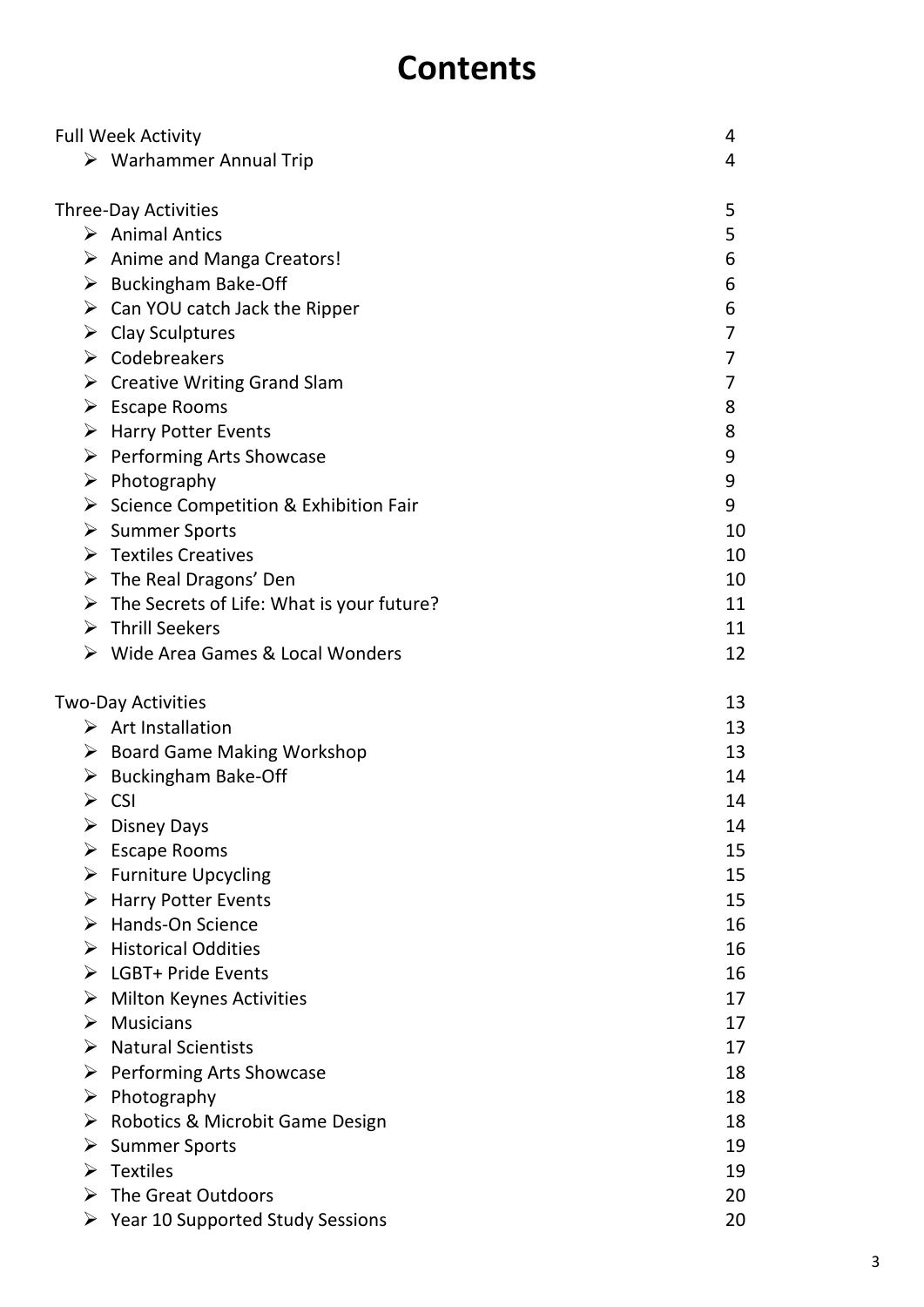#### **Full Week Activity**

This will take place Monday-Friday and cannot be selected as either a Three-Day or Two-Day activity. Should you wish to select this option, please select both the Three-Day and Two-Day activities on the Google Form:

<https://forms.gle/YxAcvCzDJFGqErFq6>

You will still be required to select a second and third choice three-day and a second and third choice two-day activity.

| <b>Activity Title</b>           | The Warhammer Club annual trip (Club members only)                                                                                                                                                                                                                                                                                                                 |
|---------------------------------|--------------------------------------------------------------------------------------------------------------------------------------------------------------------------------------------------------------------------------------------------------------------------------------------------------------------------------------------------------------------|
| <b>Description of Activity</b>  | Students who have attended the Warhammer Club will be given the<br>opportunity to engage in a week of playing, making and battling in the<br>Warhammer world. Army building, scenery making and other various<br>competitions will take place as well.                                                                                                             |
|                                 | Mon-Wed:<br>Students will be making, painting, and playing the game. They will also be<br>allowed to play VR and interactive VR gaming. Also take part in a big water<br>balloon fight.                                                                                                                                                                            |
|                                 | Thurs-Fri:<br>On Thursday, students will go to Warhammer World in Nottingham and<br>play a school tournament. On Friday, we will go to XScape and do Bounce<br>and Gravity MK, then VR gaming, lunch in McDonalds, then 4DX cinema.<br>THIS IS A FULL WEEK OPTION THEREFORE, THIS MUST BE SELECTED FOR<br>BOTH MON-WED AND THURS-FRI ACTIVITIES ON THE GOOGLE FORM |
| <b>Places available</b>         | 30 students - Warhammer Club Members only                                                                                                                                                                                                                                                                                                                          |
| <b>Lead Staff</b>               | Mr M McElroy - mmcelroy@buckinghamschool.org<br>Miss C McCullough - cmccullough@buckinghamschool.org                                                                                                                                                                                                                                                               |
| <b>Recommended Contribution</b> | £150 for the full week                                                                                                                                                                                                                                                                                                                                             |
| Venue                           | Onsite (Mon - Wed)<br>Warhammer World Nottingham<br><b>XScape Milton Keynes</b>                                                                                                                                                                                                                                                                                    |
| <b>Transport</b>                | Coach                                                                                                                                                                                                                                                                                                                                                              |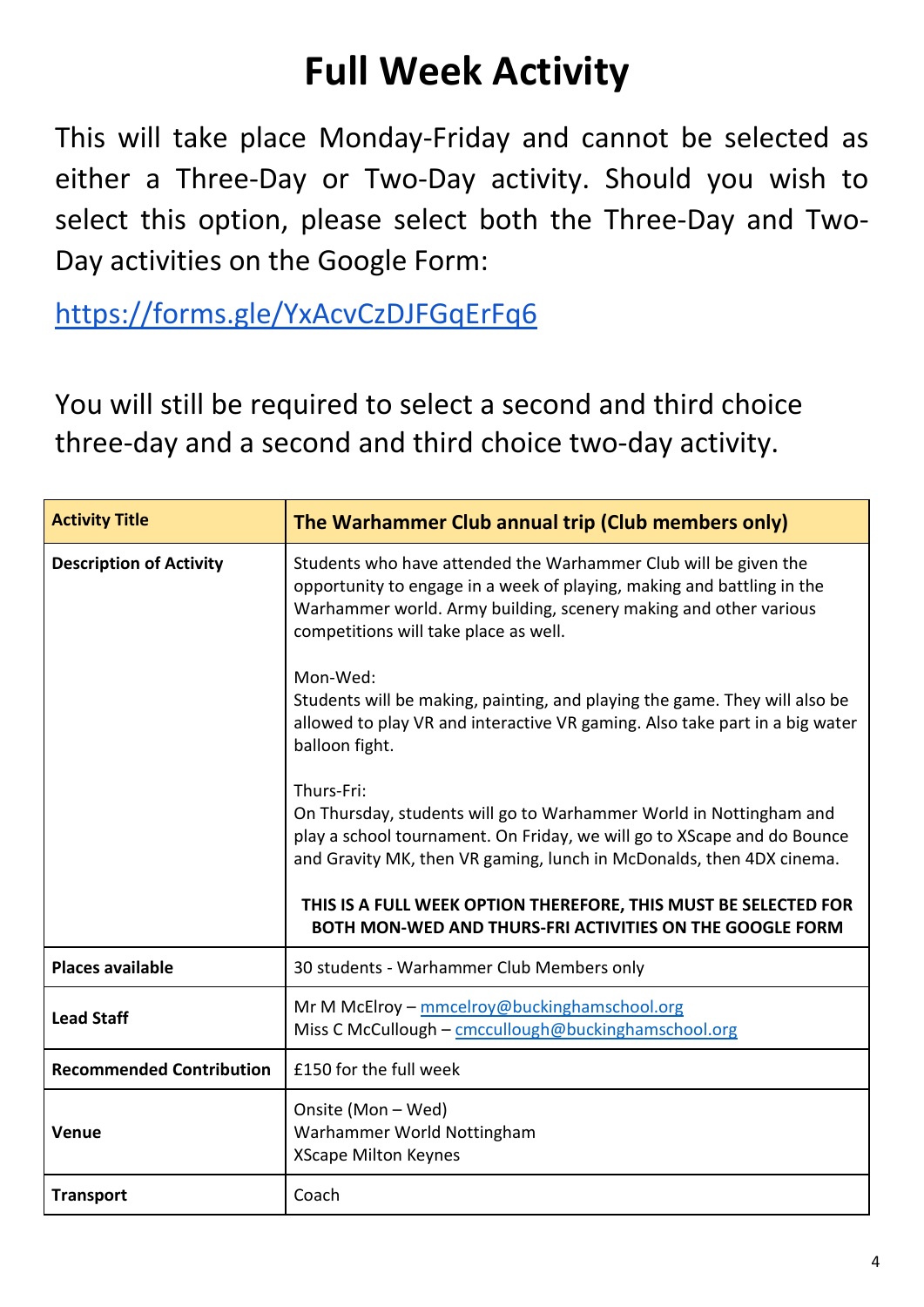### **Three Day Activities**

These will take place Monday-Wednesday. Please mark your first, second and third choices for this activity on the Google Form:<https://forms.gle/YxAcvCzDJFGqErFq6>

| <b>Activity Title</b>           | <b>Animal Antics</b>                                                                                                                                                              |
|---------------------------------|-----------------------------------------------------------------------------------------------------------------------------------------------------------------------------------|
| <b>Description of Activity</b>  | Day 1 - Green Dragon Eco Farm - self guided tour and time with the staff to<br>meet some of the animals.                                                                          |
|                                 | Day 2 - Whipsnade Zoo - self guided tour around the park.                                                                                                                         |
|                                 | Day 3 - Heythrop Zoological Gardens - Start the day with a meet and greet<br>with the animals, animal training presentation, tour of the zoo, large wild<br>animal training demo. |
|                                 | Please be mindful that all trips will go ahead irrespective of the weather.<br>Make sure you dress accordingly and bring a packed lunch for each trip,<br>water and sunscreen.    |
|                                 | We will have a ROARSOME time!!                                                                                                                                                    |
| <b>Places available</b>         | 45                                                                                                                                                                                |
| <b>Lead Staff</b>               | Mrs A Wallace - awallace@buckinghaschool.org<br>Mrs P McGinnes - pmcginnes@buckinghamschool.org<br>Mrs N Coley - ncoley@buckinghamschool.org                                      |
| <b>Recommended Contribution</b> | £55 approx                                                                                                                                                                        |
| Venue                           | Day 1 - Green Dragon Eco Farm<br>Day 2 - Whipsnade Zoo<br>Day 3 - Heythrop Zoological Gardens                                                                                     |
| <b>Transport</b>                | Coach                                                                                                                                                                             |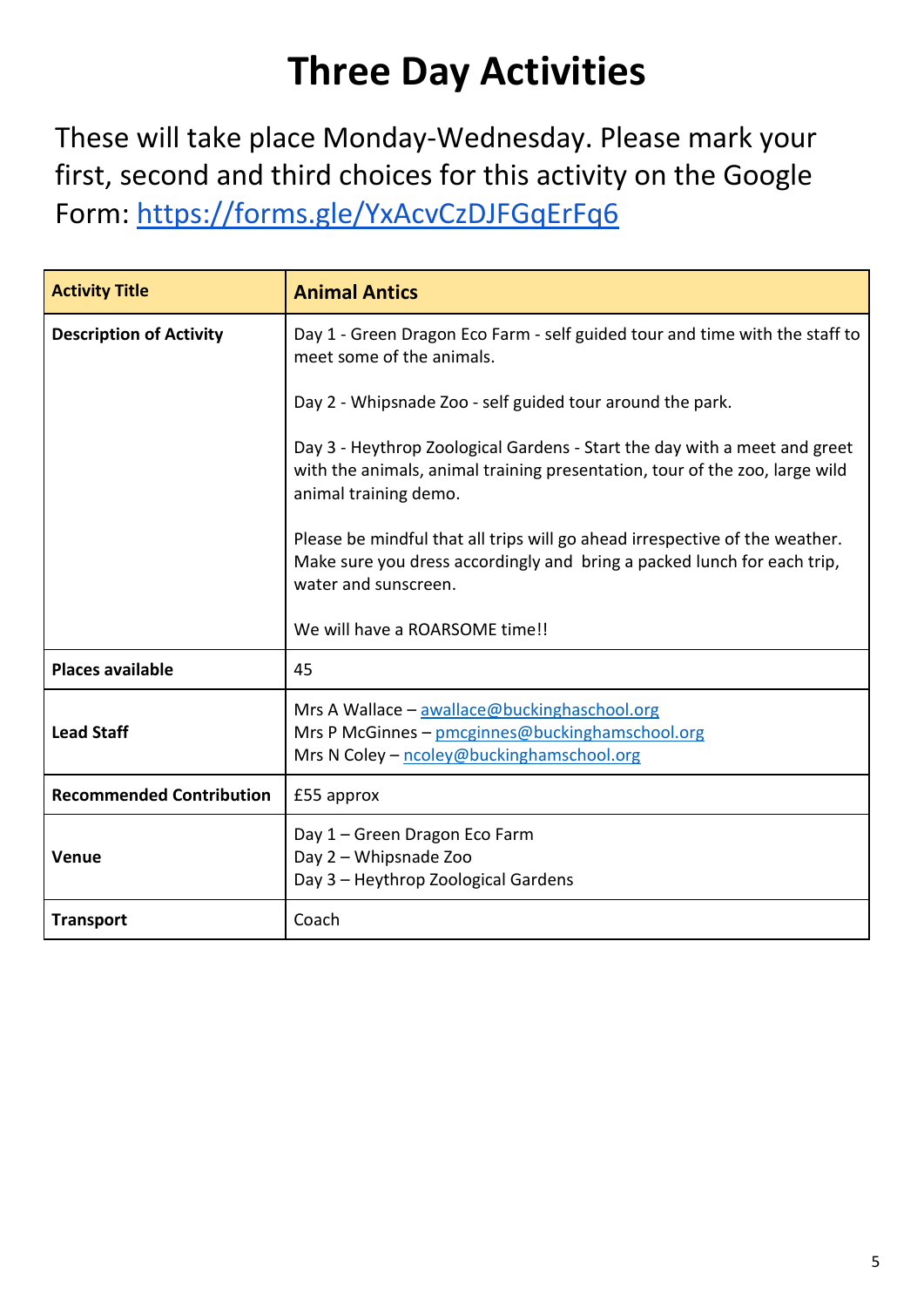| <b>Activity Title</b>           | <b>Anime and Manga Creators!</b>                                                                                                                                                                  |
|---------------------------------|---------------------------------------------------------------------------------------------------------------------------------------------------------------------------------------------------|
| <b>Description of Activity</b>  | Creating fantastic comic book art and a chance to appreciate Japanese<br>pop culture! Will include making comics with original characters, trying out<br>animation, anime films and sushi making. |
| <b>Places available</b>         | 40                                                                                                                                                                                                |
| <b>Lead Staff</b>               | Ms E Watkins-Brady – ewatkinsbrady@buckinghamschool.org<br>Mrs A Simmons - asimmons@buckinghamschool.org                                                                                          |
| <b>Recommended Contribution</b> | £5 for resources                                                                                                                                                                                  |
| Venue                           | Onsite                                                                                                                                                                                            |
| <b>Transport</b>                | None                                                                                                                                                                                              |

| <b>Activity Title</b>           | <b>Buckingham Bake-Off</b>                                                                       |
|---------------------------------|--------------------------------------------------------------------------------------------------|
| <b>Description of Activity</b>  | 3 Days of activities inspired by the hit cooking competition- who will<br>triumph?               |
| <b>Places available</b>         | 20                                                                                               |
| <b>Lead Staff</b>               | Ms B Wootton - bwootton@buckinghamschool.org<br>Miss K Lapworth - klapworth@buckinghamschool.org |
| <b>Recommended Contribution</b> | £20                                                                                              |
| Venue                           | Onsite                                                                                           |
| <b>Transport</b>                | None                                                                                             |

| <b>Activity Title</b>           | <b>Can YOU catch Jack the Ripper?</b>                                                                                                                                                                                                                                                                                              |
|---------------------------------|------------------------------------------------------------------------------------------------------------------------------------------------------------------------------------------------------------------------------------------------------------------------------------------------------------------------------------|
| <b>Description of Activity</b>  | Students take on the role of detectives investigating the murders<br>perpetrated by Jack the Ripper. This will involve studying the evidence,<br>creating crime boards and preparing a presentation that they will give at<br>the end of the three days explaining their conclusions regarding Jack the<br>Ripper's real identity. |
| <b>Places available</b>         | 40                                                                                                                                                                                                                                                                                                                                 |
| <b>Lead Staff</b>               | Miss R Buck – $r$ buck@buckinghamschool.org<br>Mrs C McKeown - cmckeown@buckinghamschool.org                                                                                                                                                                                                                                       |
| <b>Recommended Contribution</b> | None                                                                                                                                                                                                                                                                                                                               |
| Venue                           | Onsite                                                                                                                                                                                                                                                                                                                             |
| <b>Transport</b>                | None                                                                                                                                                                                                                                                                                                                               |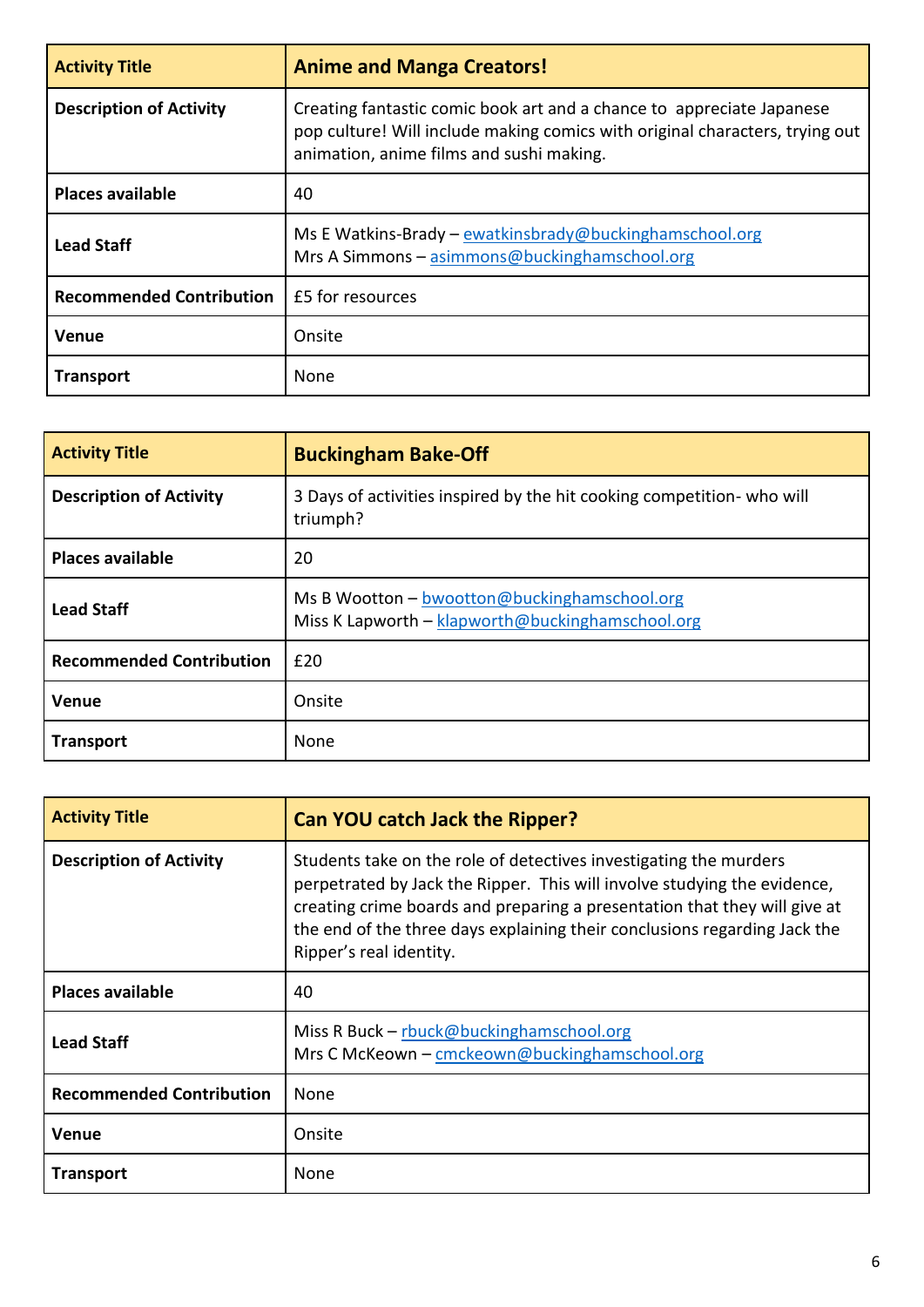| <b>Activity Title</b>           | <b>Clay sculptures</b>                                                                         |
|---------------------------------|------------------------------------------------------------------------------------------------|
| <b>Description of Activity</b>  | Spend 3 days sculpting a masterpiece out of clay                                               |
| <b>Places available</b>         | 40                                                                                             |
| <b>Lead Staff</b>               | Ms V Richardson - vrichardson@buckinghamschool.org<br>Mr P Slack - pslack@buckinghamschool.org |
| <b>Recommended Contribution</b> | £5 for resources                                                                               |
| Venue                           | Onsite                                                                                         |
| <b>Transport</b>                | None                                                                                           |

| <b>Activity Title</b>           | <b>Codebreakers</b>                                                                                                                                                                                                                                                                                                              |
|---------------------------------|----------------------------------------------------------------------------------------------------------------------------------------------------------------------------------------------------------------------------------------------------------------------------------------------------------------------------------|
| <b>Description of Activity</b>  | Learn about the famous legacy of Bletchley Park, spies, codebreakers and<br>WW2. Including a proposed trip to the park itself and onsite activities. Find<br>out about how our local history and codebreaking geniuses helped in the<br>war effort and also get involved with breaking and creating cryptography<br>of your own. |
| <b>Places available</b>         | 45                                                                                                                                                                                                                                                                                                                               |
| <b>Lead Staff</b>               | Mr J Hunt $-$ jhunt@buckinghamschool.org<br>Mrs M Forbes - mforbes@buckinghamschool.org                                                                                                                                                                                                                                          |
| <b>Recommended Contribution</b> | £25                                                                                                                                                                                                                                                                                                                              |
| <b>Venue</b>                    | Onsite & Bletchley Park                                                                                                                                                                                                                                                                                                          |
| <b>Transport</b>                | Coach                                                                                                                                                                                                                                                                                                                            |

| <b>Activity Title</b>           | <b>Creative Writing Grand Slam</b>                                                                                                              |
|---------------------------------|-------------------------------------------------------------------------------------------------------------------------------------------------|
| <b>Description of Activity</b>  | A fantastic 3-day extravaganza for our creative writers. Stretch your<br>creative muscles with workshops based around writing your own stories. |
|                                 | Books versus Movies, Fanfiction versus original works, writing<br>competitions and more! Work on your own or as part of a team.                 |
| <b>Places available</b>         | 40                                                                                                                                              |
| <b>Lead Staff</b>               | Mrs J Devlin - jdevlin@buckinghamschool.org<br>Ms E Barfield - ebarfield@buckinghamschool.org                                                   |
| <b>Recommended Contribution</b> | None                                                                                                                                            |
| Venue                           | Onsite                                                                                                                                          |
| <b>Transport</b>                | None                                                                                                                                            |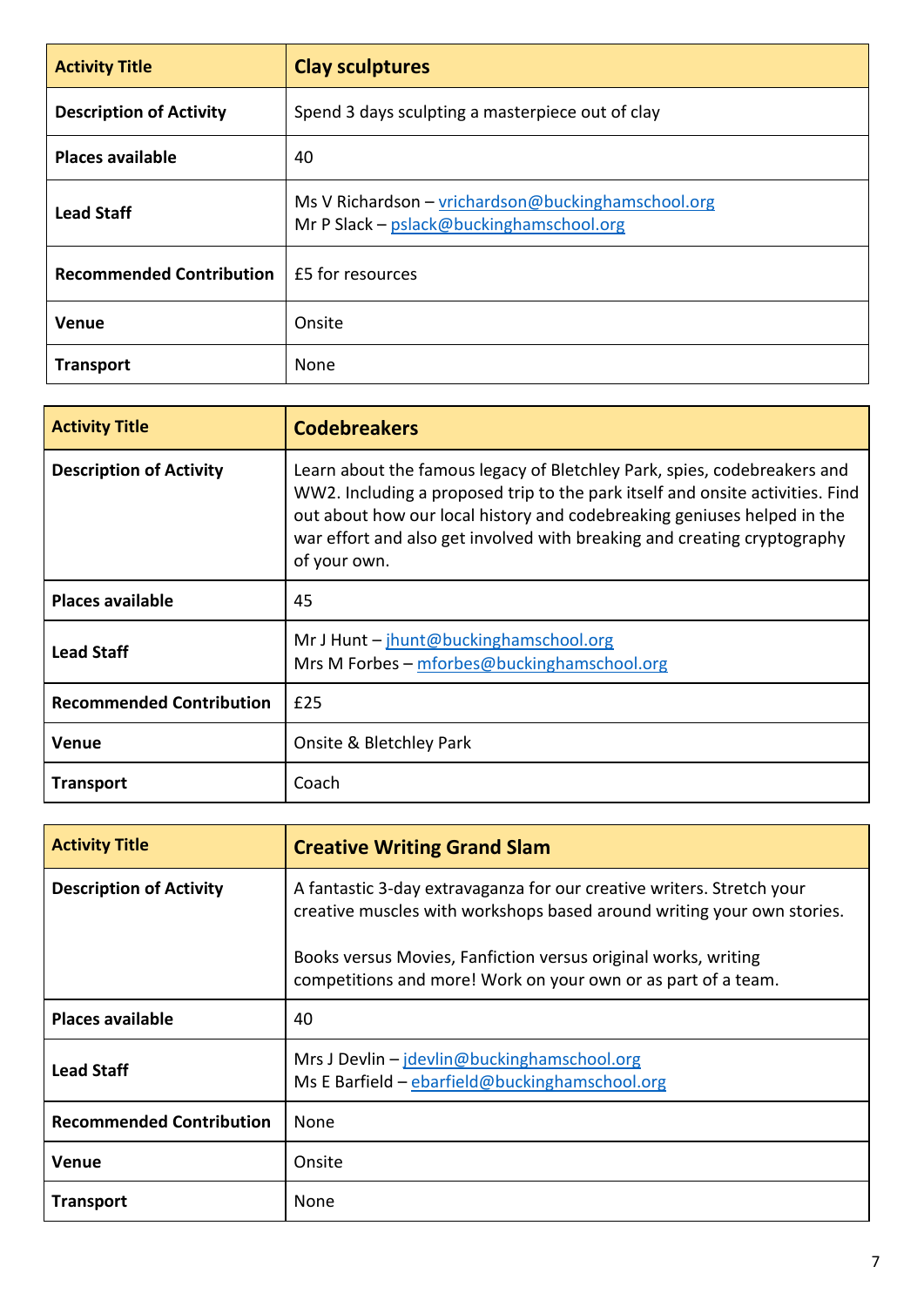| <b>Activity Title</b>           | <b>Escape rooms</b>                                                                                                                                                                                                             |
|---------------------------------|---------------------------------------------------------------------------------------------------------------------------------------------------------------------------------------------------------------------------------|
| <b>Description of Activity</b>  | Day 1: In groups take part in an escape room in school. Once completed<br>each group will begin to design their own escape room.                                                                                                |
|                                 | Day 2: complete design and make the required components. This could<br>include painting, air dry clay modelling, online puzzle creation and<br>anything else needed.                                                            |
|                                 | Day 3: Groups will fine tune their created escape room and set them up<br>ready for the other groups to try. So each group should experience at least<br>3 other escape rooms. Finally vote and award prizes for the best room. |
| <b>Places available</b>         | 30                                                                                                                                                                                                                              |
| <b>Lead Staff</b>               | Ms S Saunders - ssaunders@buckinghamschool.org<br>Mrs H Davis-Thickbroom - hthickbroom@buckinghamschool.org                                                                                                                     |
| <b>Recommended Contribution</b> | £6                                                                                                                                                                                                                              |
| <b>Venue</b>                    | Onsite                                                                                                                                                                                                                          |
| <b>Transport</b>                | None                                                                                                                                                                                                                            |

| <b>Activity Title</b>           | <b>Harry Potter Events</b>                                                                                                                        |
|---------------------------------|---------------------------------------------------------------------------------------------------------------------------------------------------|
| <b>Description of Activity</b>  | A fun series of events on and offsite based around this iconic series.<br>Including a proposed trip to Sky Studios and Harry Potter World.        |
| <b>Places available</b>         | 30                                                                                                                                                |
| <b>Lead Staff</b>               | Mrs R Adewumi - radewumi@buckinghamschool.org<br>Mrs L Bateman - lbateman@buckinghamschool.org<br>Mrs D Browning - dbrowning@buckinghamschool.org |
| <b>Recommended Contribution</b> | £50 (not yet confirmed)                                                                                                                           |
| Venue                           | Onsite & local area<br>Harry Potter World (tbc)<br><b>Sky Studios</b>                                                                             |
| <b>Transport</b>                | Coach                                                                                                                                             |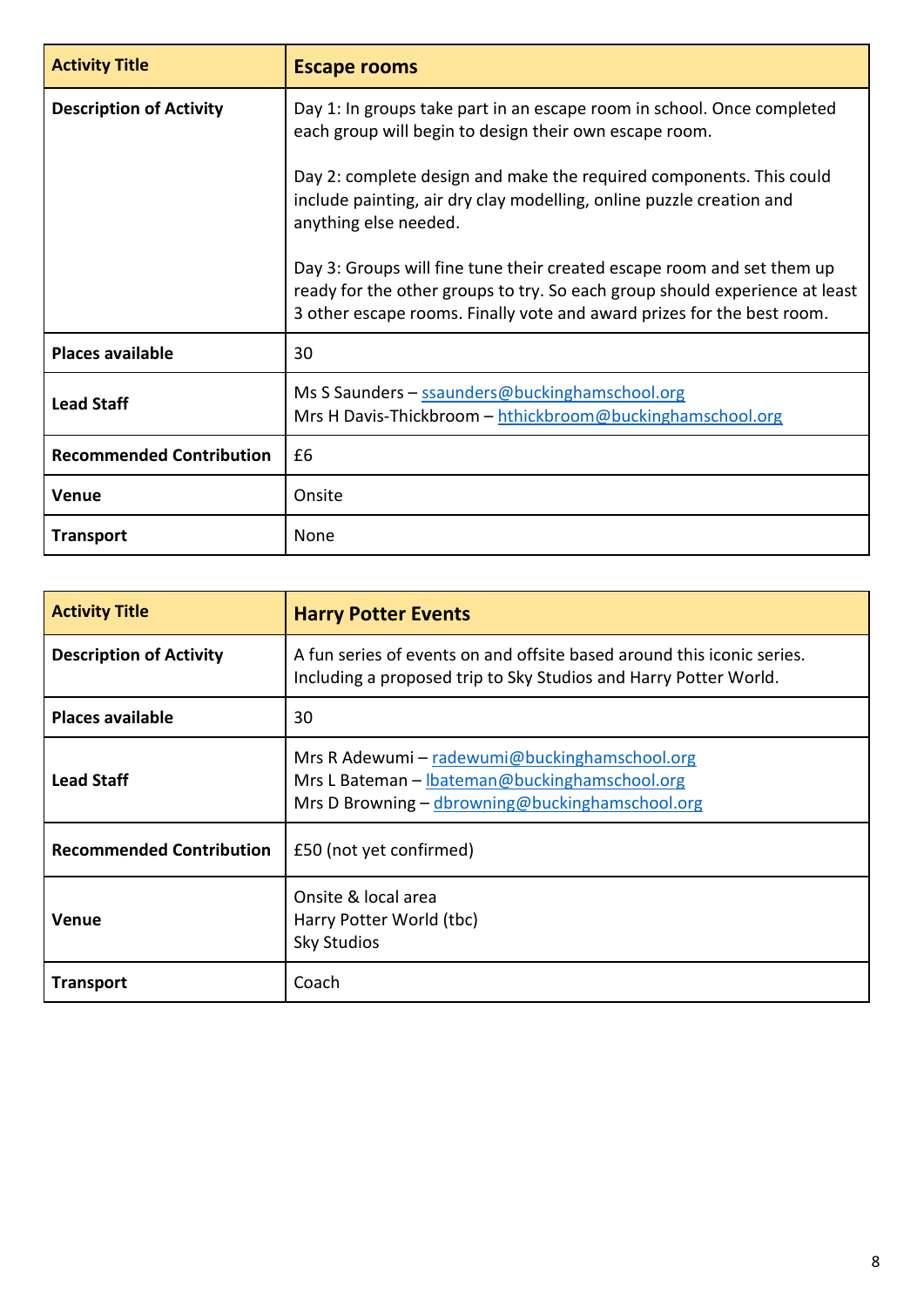| <b>Activity Title</b>           | <b>Performing Arts Showcase</b>                                                                                                                                                                                                                                                                                                                                               |
|---------------------------------|-------------------------------------------------------------------------------------------------------------------------------------------------------------------------------------------------------------------------------------------------------------------------------------------------------------------------------------------------------------------------------|
| <b>Description of Activity</b>  | Students will spend the days creating a piece of theatre suited to their<br>strengths. There will be the opportunity to devise/write and perform<br>theatre. There will also be scripts available. Students will be able to use<br>lighting/sound and costume to enhance their work. Their performance<br>will be filmed as a showcase (permission will be needed by parents) |
| <b>Places available</b>         | 40                                                                                                                                                                                                                                                                                                                                                                            |
| <b>Lead Staff</b>               | Ms R Curness - rcurness@buckinghamschool.org<br>Miss C Checkley - ccheckley@buckinghamschool.org<br>Mrs C Nash - cnash@buckinghamschool.org                                                                                                                                                                                                                                   |
| <b>Recommended Contribution</b> | None                                                                                                                                                                                                                                                                                                                                                                          |
| <b>Venue</b>                    | Onsite                                                                                                                                                                                                                                                                                                                                                                        |
| <b>Transport</b>                | None                                                                                                                                                                                                                                                                                                                                                                          |

| <b>Activity Title</b>           | Photography                                                                                                                                                     |
|---------------------------------|-----------------------------------------------------------------------------------------------------------------------------------------------------------------|
| <b>Description of Activity</b>  | Using the darkroom and photography facilities at school to create visual<br>masterpieces, with daily trips offsite around Buckingham to look for<br>inspiration |
| <b>Places available</b>         | 20                                                                                                                                                              |
| <b>Lead Staff</b>               | Mrs C Fraser - cfraser@buckinghamschool.org<br>Mrs C Gibson-Smith – cgibsonsmith@buckinghamschool.org                                                           |
| <b>Recommended Contribution</b> | £25                                                                                                                                                             |
| <b>Venue</b>                    | Onsite and local trips                                                                                                                                          |
| <b>Transport</b>                | <b>Minibus</b>                                                                                                                                                  |

| <b>Activity Title</b>           | <b>Science Competition and Exhibition Fair</b>                                                                                                                                               |
|---------------------------------|----------------------------------------------------------------------------------------------------------------------------------------------------------------------------------------------|
| <b>Description of Activity</b>  | You are going to develop a science project to exhibit on the last of the 3<br>days. A certificate of participation will be awarded, and there will be prizes<br>for the three best projects! |
| <b>Places available</b>         | 60                                                                                                                                                                                           |
| <b>Lead Staff</b>               | Mrs L Palmer - lpalmer@buckinghamschool.org<br>Ms R Rodrigues - srodrigues@buckignhamschool.org<br>Mrs C Carter - ccarter@buckinghamschool.org                                               |
| <b>Recommended Contribution</b> | £1 for resources                                                                                                                                                                             |
| <b>Venue</b>                    | Onsite                                                                                                                                                                                       |
| <b>Transport</b>                | None                                                                                                                                                                                         |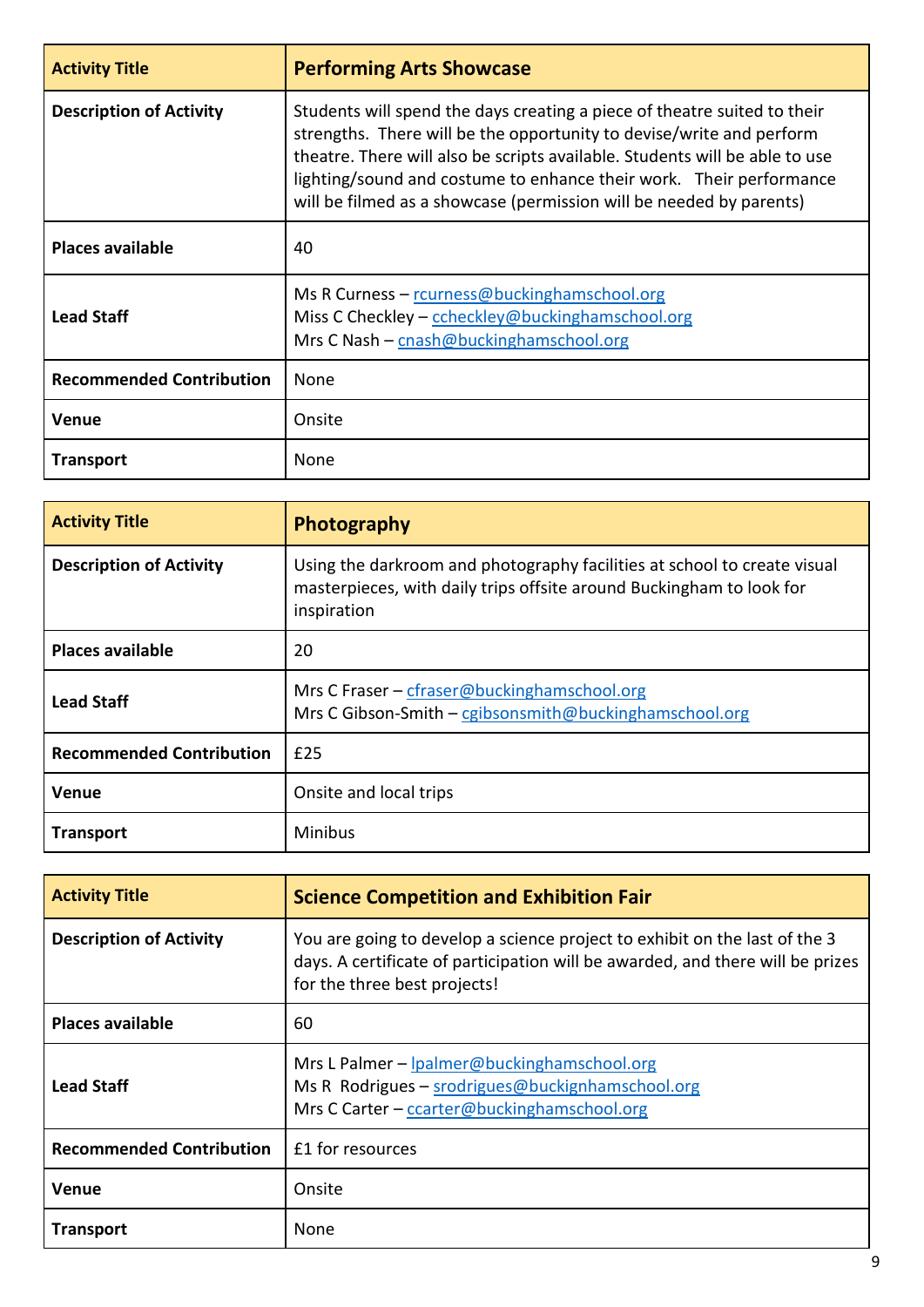| <b>Activity Title</b>           | <b>Summer Sports</b>                                                                                                                     |
|---------------------------------|------------------------------------------------------------------------------------------------------------------------------------------|
| <b>Description of Activity</b>  | A range of sports events taking place on site.                                                                                           |
| <b>Places available</b>         | 100                                                                                                                                      |
| <b>Lead Staff</b>               | Mr C Lagdon - clagdon@buckinghamschool.org<br>Miss V Keeping - vkeeping@buckinghamschool.org<br>Ms N Brown - nbrown@buckinghamschool.org |
| <b>Recommended Contribution</b> | £20                                                                                                                                      |
| <b>Venue</b>                    | Onsite                                                                                                                                   |
| <b>Transport</b>                | None                                                                                                                                     |

| <b>Activity Title</b>           | <b>Textile Creatives</b>                                                                                                                                                                                                                                                                                                                                                                                                                                            |
|---------------------------------|---------------------------------------------------------------------------------------------------------------------------------------------------------------------------------------------------------------------------------------------------------------------------------------------------------------------------------------------------------------------------------------------------------------------------------------------------------------------|
| <b>Description of Activity</b>  | Students will learn how to use a sewing machine and other textiles, tools<br>and techniques, to recycle unwanted fabric into new useful cool storage<br>products. Students will keep all the things they make; products will include<br>equipment rolls (for use with pens, phone accessories, make up), lunch<br>bags, shoulder strap pouch bags and other storage.<br>This activity will include planning, designing, pattern drafting and working<br>as a group. |
| <b>Places available</b>         | 20                                                                                                                                                                                                                                                                                                                                                                                                                                                                  |
| <b>Lead Staff</b>               | Amy Housden - ahousden@buckinghamschool.org                                                                                                                                                                                                                                                                                                                                                                                                                         |
| <b>Recommended Contribution</b> | £5 for resources                                                                                                                                                                                                                                                                                                                                                                                                                                                    |
| <b>Venue</b>                    | Onsite                                                                                                                                                                                                                                                                                                                                                                                                                                                              |
| <b>Transport</b>                | None                                                                                                                                                                                                                                                                                                                                                                                                                                                                |

| <b>Activity Title</b>           | The Real Dragons' Den with the Real Dragons                                                                                                                                                                                                    |
|---------------------------------|------------------------------------------------------------------------------------------------------------------------------------------------------------------------------------------------------------------------------------------------|
| <b>Description of Activity</b>  | You will be engaged in a variety of enterprise-related tasks. Your creativity,<br>your imagination and ambition will be tested and you will be motivated to<br>create, design and to pitch your ideas in a highly professional<br>environment. |
| <b>Places available</b>         | 30                                                                                                                                                                                                                                             |
| <b>Lead Staff</b>               | Mrs K LeFevre - klefevre@buckinghamschool.org<br>Mr J Ryan - jryan@buckinghamschool.org                                                                                                                                                        |
| <b>Recommended Contribution</b> | None                                                                                                                                                                                                                                           |
| <b>Venue</b>                    | Onsite                                                                                                                                                                                                                                         |
| <b>Transport</b>                | None                                                                                                                                                                                                                                           |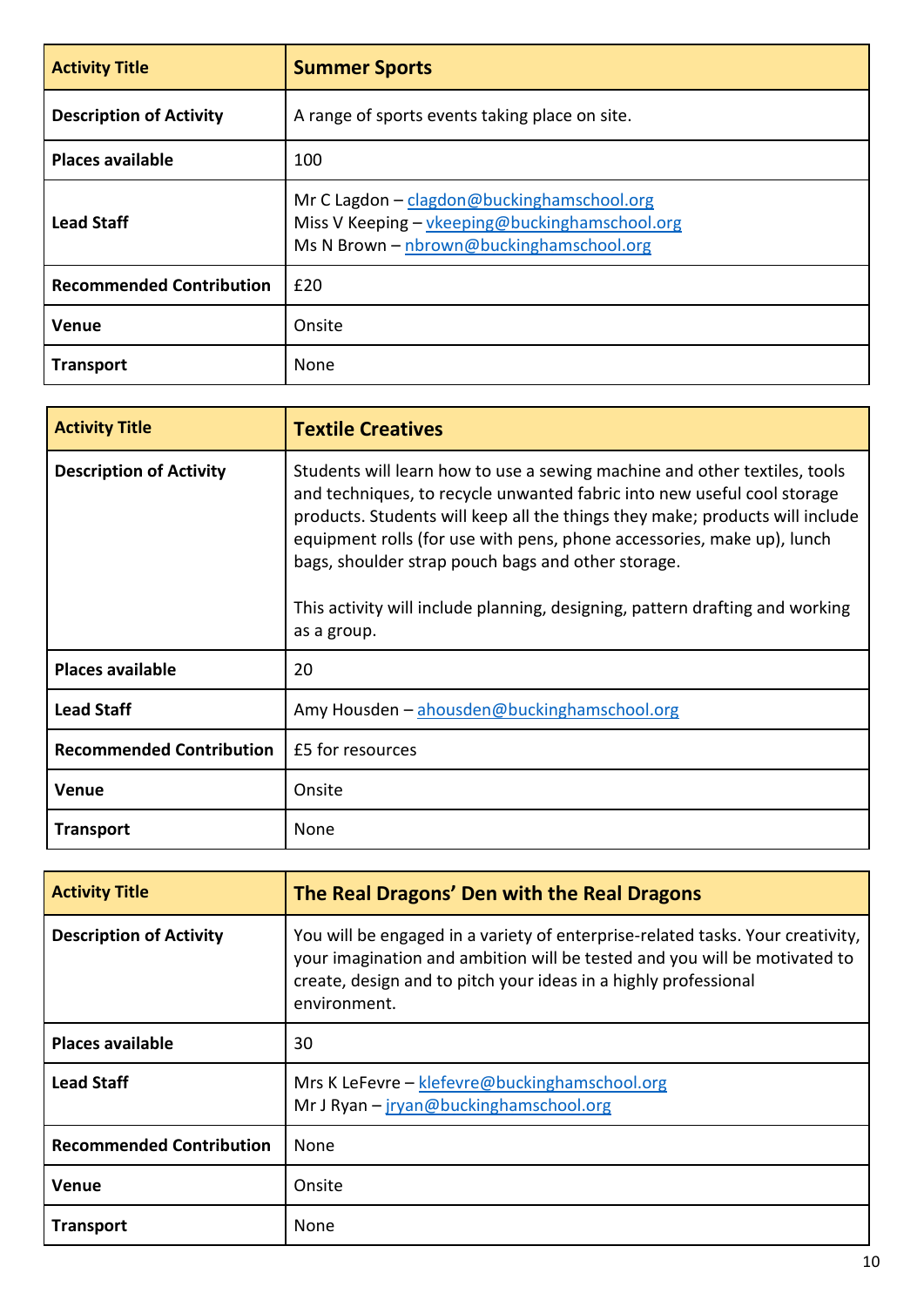| <b>Activity Title</b>           | The Secrets of Life: What is your future?                                                                                                          |
|---------------------------------|----------------------------------------------------------------------------------------------------------------------------------------------------|
| <b>Description of Activity</b>  | An academic course that covers many questions relating to life expectancy<br>across the globe. Looking at changes and how these affect our future. |
|                                 | This is a research based course formally led and is geared towards<br>students looking for an academic challenge.                                  |
| <b>Places available</b>         | 20                                                                                                                                                 |
| <b>Lead Staff</b>               | Mr J Mandel - jmandel@buckinghamschool.org                                                                                                         |
| <b>Recommended Contribution</b> | none                                                                                                                                               |
| <b>Venue</b>                    | Onsite                                                                                                                                             |
| <b>Transport</b>                | None                                                                                                                                               |

| <b>Activity Title</b>           | <b>Thrill Seekers</b>                                                                                                                        |
|---------------------------------|----------------------------------------------------------------------------------------------------------------------------------------------|
| <b>Description of Activity</b>  | Day 1: Alton Towers Theme Park<br>Day 2: Box End Park Inflatable Water Park (or Willen)<br>Day 3: Thorpe Park Theme Park                     |
| <b>Places available</b>         | 45 students                                                                                                                                  |
| <b>Lead Staff</b>               | Miss C Collie – ccollie@buckinghamschool.org<br>Mr J Wise $-$ jwise@buckinghamschool.org<br>Miss E Wheatley - ewheatley@buckinghamschool.org |
| <b>Recommended Contribution</b> | £120 approx                                                                                                                                  |
| <b>Venue</b>                    | <b>VENUE 1 - Alton Towers Resort</b><br><b>VENUE 2 - Box End Water Park</b><br>VENUE 3 - Thorpe Park                                         |
| <b>Transport</b>                | Coach                                                                                                                                        |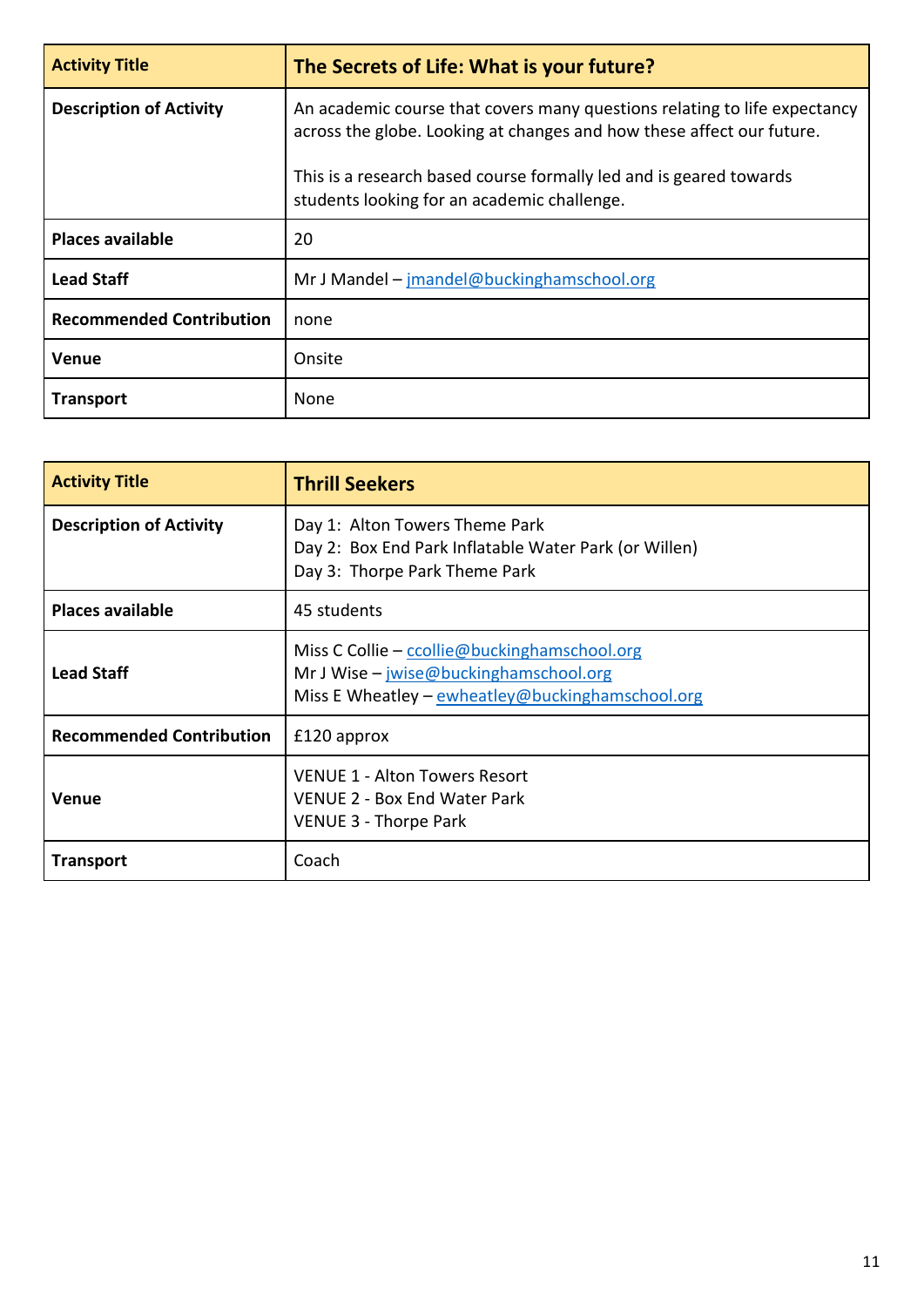| <b>Activity Title</b>           | <b>Wide Area Games and Local Wonders</b>                                                                                                                                                                                                                                                        |
|---------------------------------|-------------------------------------------------------------------------------------------------------------------------------------------------------------------------------------------------------------------------------------------------------------------------------------------------|
| <b>Description of Activity</b>  | Scavenger Hunts, capture the flag, geocaching, local hikes<br>Calling all treasure huntersa chance to explore the local area and find out<br>about our fabulous town, as well as playing lots of interesting games.                                                                             |
| <b>Places available</b>         | 100                                                                                                                                                                                                                                                                                             |
| <b>Lead Staff</b>               | Mrs R Cope - rcope@buckinghamschool.org<br>Miss A Stone - astone@buckinghamschool.org<br>Mrs C McCarthy - cmccarthy@buckinghamschool.org<br>Mrs A Katugampala - akatagumpala@buckinghamschool.org<br>Mrs K Schmaltz - kschmaltz@buckinghamschool.org<br>Mrs R Rusu - rrusu@buckinghamschool.org |
| <b>Recommended Contribution</b> | £10 for materials                                                                                                                                                                                                                                                                               |
| <b>Transport</b>                | None                                                                                                                                                                                                                                                                                            |
| Venue                           | Onsite and local                                                                                                                                                                                                                                                                                |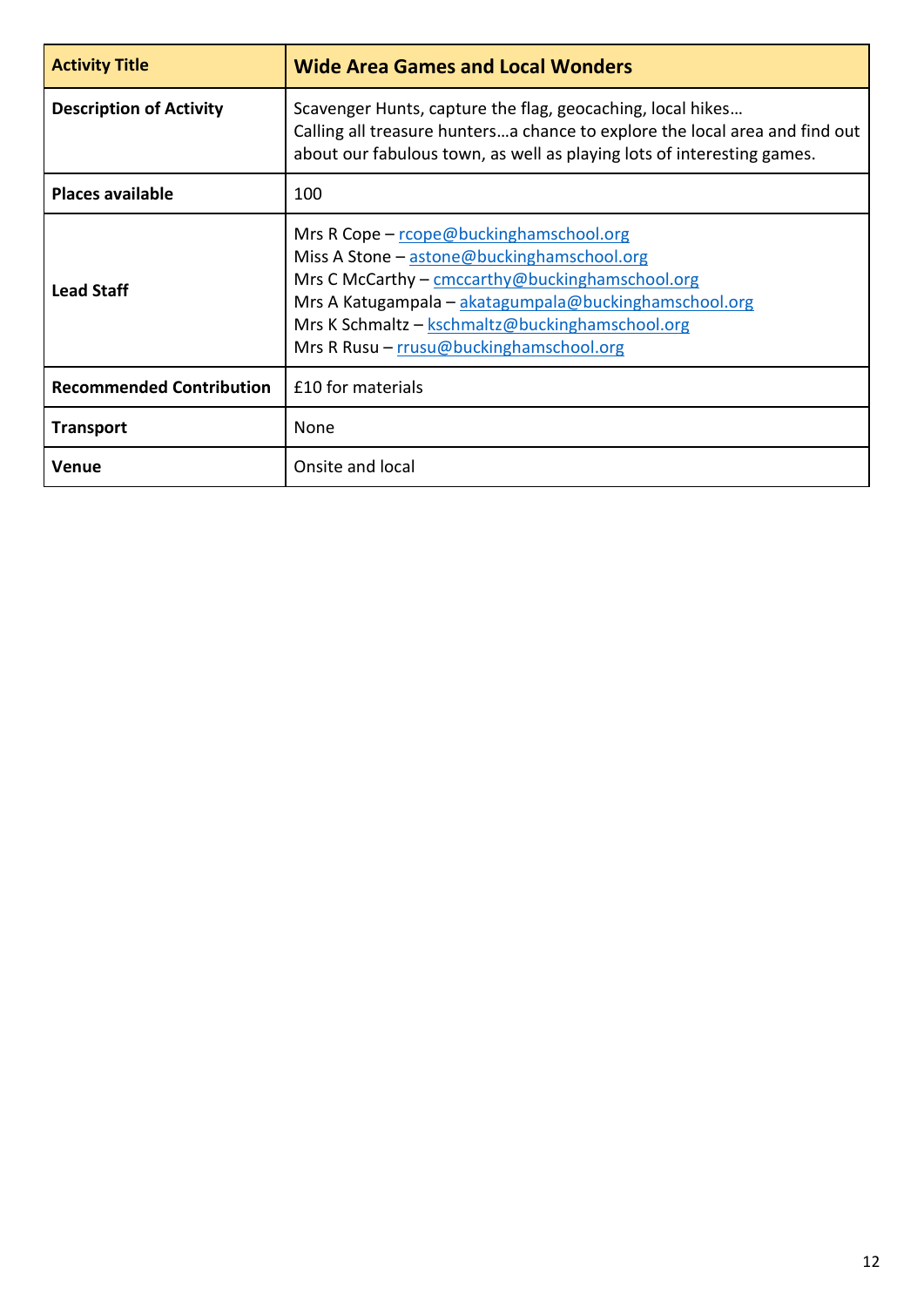## **2 Day Activities**

These will take place Thursday-Friday. Please mark your first, second and third choices for this activity on the Google Form: <https://forms.gle/YxAcvCzDJFGqErFq6>

| <b>Activity Title</b>           | <b>Art installation</b>                                                                                                                                                    |
|---------------------------------|----------------------------------------------------------------------------------------------------------------------------------------------------------------------------|
| <b>Description of Activity</b>  | The plan is to create an art installation as a group which will consist of<br>individually made pieces which will come together to form a much larger<br>art installation. |
| <b>Places available</b>         | 40                                                                                                                                                                         |
| <b>Lead Staff</b>               | Miss V Richardson - vrichardson@buckinghamschool.org<br>Mr P Slack - pslack@buckinghamschool.org                                                                           |
| <b>Recommended Contribution</b> | £3 for resources                                                                                                                                                           |
| <b>Venue</b>                    | Onsite                                                                                                                                                                     |
| <b>Transport</b>                | None                                                                                                                                                                       |

| <b>Activity Title</b>           | <b>Board Game Making Workshop</b>                                                                                        |
|---------------------------------|--------------------------------------------------------------------------------------------------------------------------|
| <b>Description of Activity</b>  | A two day event dedicated to playing your favourite board games,<br>discovering new ones, and designing one of your own. |
| <b>Places available</b>         | 20                                                                                                                       |
| <b>Lead Staff</b>               | Mr J Hunt - jhunt@buckinghamschool.org<br>Mrs R Cope - rcope@buckinghamschool.org                                        |
| <b>Recommended Contribution</b> | £5 for resources                                                                                                         |
| <b>Venue</b>                    | Onsite                                                                                                                   |
| <b>Transport</b>                | None                                                                                                                     |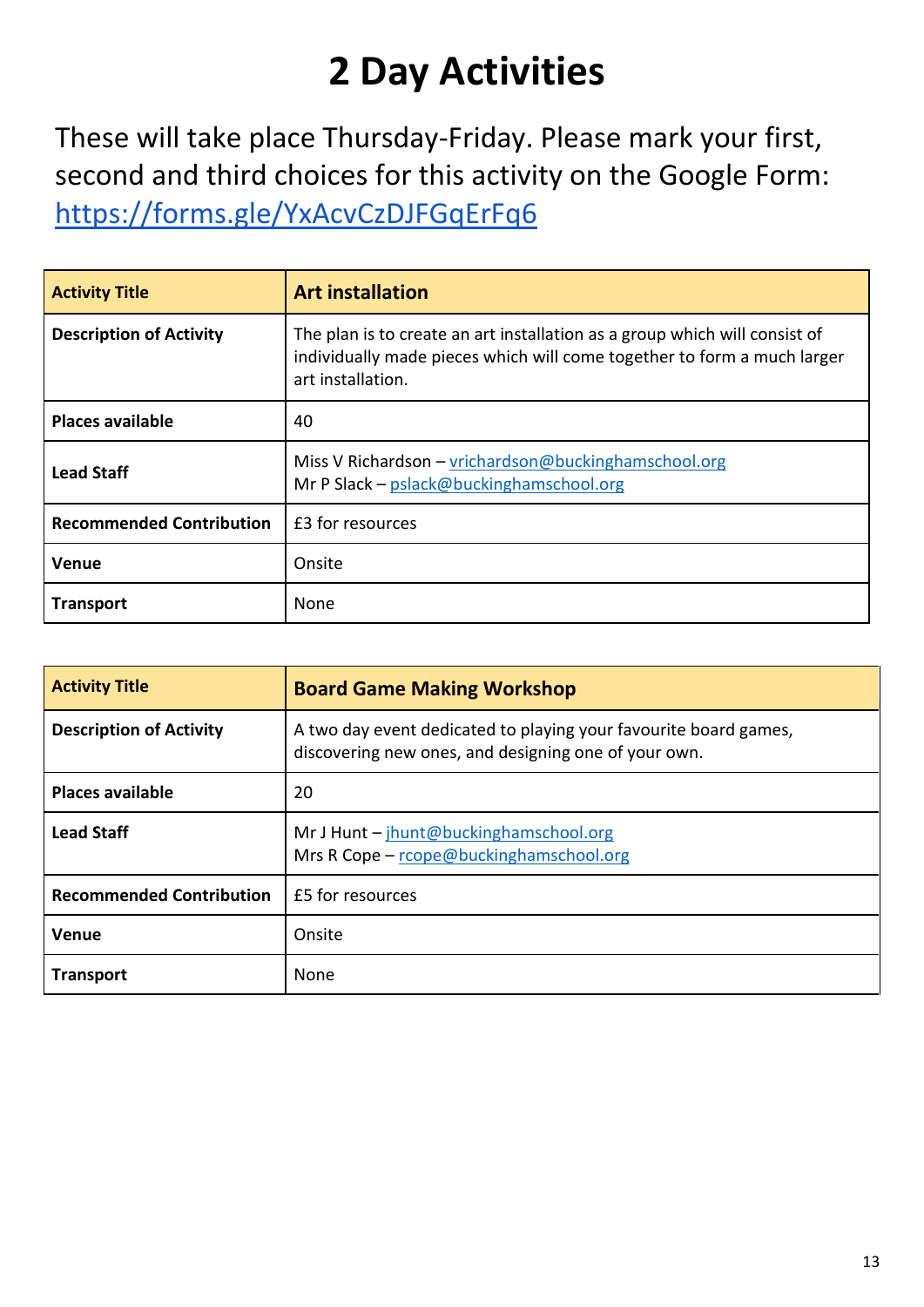| <b>Activity Title</b>           | <b>Buckingham Bake-Off</b>                                                                       |
|---------------------------------|--------------------------------------------------------------------------------------------------|
| <b>Description of Activity</b>  | 2 Days of activities inspired by the hit cooking competition- who will<br>triumph?               |
| <b>Places available</b>         | 20                                                                                               |
| <b>Lead Staff</b>               | Ms B Wootton - bwootton@buckinghamschool.org<br>Miss K Lapworth - klapworth@buckinghamschool.org |
| <b>Recommended Contribution</b> | <b>TBC</b>                                                                                       |
| <b>Venue</b>                    | Onsite                                                                                           |
| <b>Transport</b>                | None                                                                                             |

| <b>Activity Title</b>           | <b>CSI</b>                                                                                                                 |
|---------------------------------|----------------------------------------------------------------------------------------------------------------------------|
| <b>Description of Activity</b>  | You will be solving a murder mystery using clues and forensic evidence. A<br>certificate of participation will be awarded! |
| <b>Places available</b>         | 60                                                                                                                         |
| <b>Lead Staff</b>               | Mrs A Katagumpala - akatagumpala@buckinghamschool.org<br>Mrs K Schmaltz - kschmaltz@buvkinghamschool.org                   |
| <b>Recommended Contribution</b> | £3 for resources                                                                                                           |
| <b>Venue</b>                    | Onsite                                                                                                                     |
| <b>Transport</b>                | None                                                                                                                       |

| <b>Activity Title</b>           | <b>Disney Days</b>                                                                                                                                                               |
|---------------------------------|----------------------------------------------------------------------------------------------------------------------------------------------------------------------------------|
| <b>Description of Activity</b>  | 2 Days of activities around the appreciation of Disney films, Thinking about<br>the character design and themes of great animated films. (And of course<br>watching one or two!) |
| Places available)               | 40                                                                                                                                                                               |
| <b>Lead Staff</b>               | Mrs J Devlin - jdevlin@buckinghamschool.org<br>Ms E Barfield - ebarfield@buckinghamschool.org                                                                                    |
| <b>Recommended Contribution</b> | None                                                                                                                                                                             |
| <b>Venue</b>                    | Onsite                                                                                                                                                                           |
| <b>Transport</b>                | None                                                                                                                                                                             |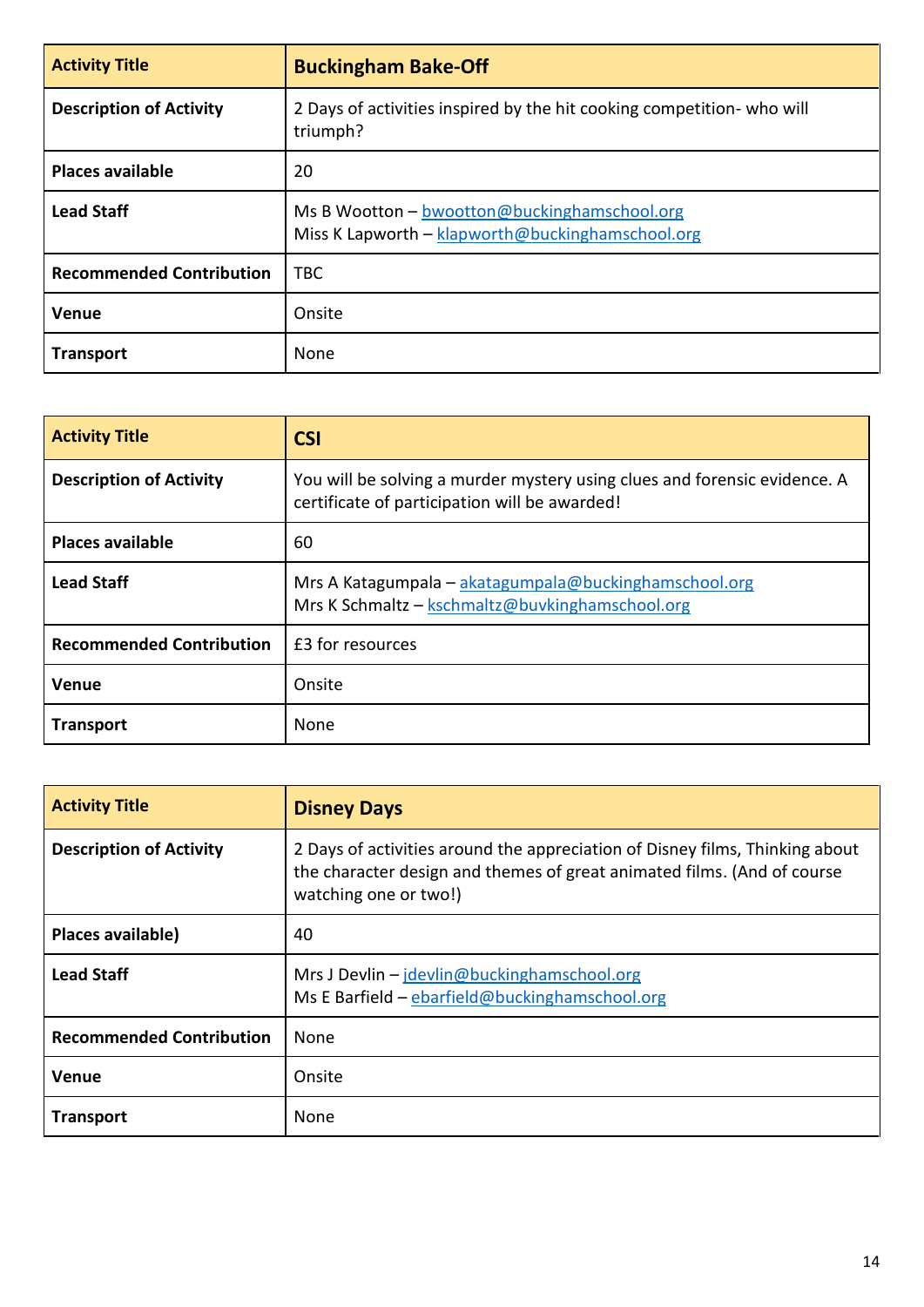| <b>Activity Title</b>           | <b>Escape rooms</b>                                                                                                                                                                                                         |
|---------------------------------|-----------------------------------------------------------------------------------------------------------------------------------------------------------------------------------------------------------------------------|
| <b>Description of Activity</b>  | Day 1: In small groups, take part in an Escape Room within school. Then the<br>group will design their own Escape Room and begin to make any resources<br>needed.                                                           |
|                                 | Day 2: Finish creating the Escape Room and set it up ready for the other<br>groups to try out. Each group should have a go at 3 other Escape Rooms.<br>Finally, we will vote for and award prizes for the best Escape Room. |
| <b>Places available</b>         | 30                                                                                                                                                                                                                          |
| <b>Lead Staff</b>               | Ms S Saunders - ssaunders@buckinghamschool.org<br>Mrs H Davis-Thickbroom – hthickbroom@buckinghamschool.org                                                                                                                 |
| <b>Recommended Contribution</b> | £6                                                                                                                                                                                                                          |
| <b>Venue</b>                    | Onsite                                                                                                                                                                                                                      |
| <b>Transport</b>                | None                                                                                                                                                                                                                        |

| <b>Activity Title</b>           | <b>Furniture Upcycling</b>                                                                                                                                                                                 |
|---------------------------------|------------------------------------------------------------------------------------------------------------------------------------------------------------------------------------------------------------|
| <b>Description of Activity</b>  | You are going to bring new life to a small piece of furniture - start looking<br>for a suitable one, and inspiration! You will be helping the environment by<br>stopping furniture from going to landfill! |
| <b>Places available</b>         | 40                                                                                                                                                                                                         |
| <b>Lead Staff</b>               | Ms S Rodrigues $-$ srodrigues@buckinghamschool.org<br>Mrs C McCarthy - cmccarthy@buckinghamschool.org                                                                                                      |
| <b>Recommended Contribution</b> | £5                                                                                                                                                                                                         |
| Venue                           | Onsite                                                                                                                                                                                                     |
| <b>Transport</b>                | None                                                                                                                                                                                                       |

| <b>Activity Title</b>           | <b>Harry Potter Events</b>                                                                                                                        |
|---------------------------------|---------------------------------------------------------------------------------------------------------------------------------------------------|
| <b>Description of Activity</b>  | A fun series of events on and offsite based around this iconic series.                                                                            |
| <b>Places available</b>         | 30                                                                                                                                                |
| <b>Lead Staff</b>               | Mrs R Adewumi – radewumi@buckinghamschool.org<br>Mrs L Bateman - lbateman@buckinghamschool.org<br>Mrs D Browning - dbrowning@buckinghamschool.org |
| <b>Recommended Contribution</b> | £50                                                                                                                                               |
| Venue                           | Onsite                                                                                                                                            |
| <b>Transport</b>                | None                                                                                                                                              |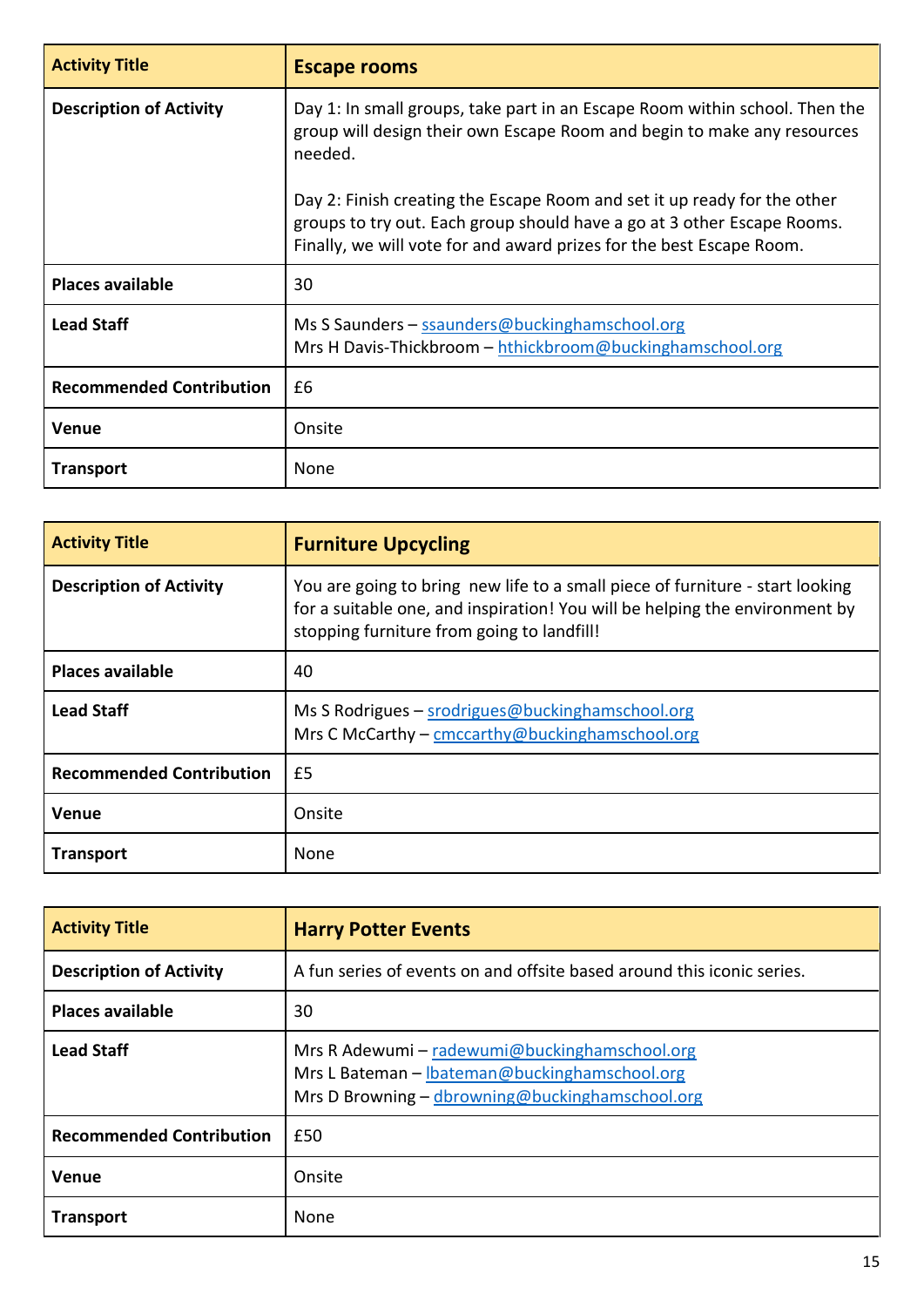| <b>Activity Title</b>           | <b>Hands-on Science!</b>                                                                                                                                           |
|---------------------------------|--------------------------------------------------------------------------------------------------------------------------------------------------------------------|
| <b>Description of Activity</b>  | You are going to participate in a variety of science activities, such as<br>experiments, creative science, etc. A certificate of participation will be<br>awarded! |
| <b>Places available</b>         | 60                                                                                                                                                                 |
| <b>Lead Staff</b>               | Mrs L Palmer - lpalmer@buckinghamschool.org<br>Mrs C Carter - ccarter@buckinghamschool.org                                                                         |
| <b>Recommended Contribution</b> | Students will be asked to provide materials needed.                                                                                                                |
| Venue                           | Onsite                                                                                                                                                             |
| <b>Transport</b>                | None                                                                                                                                                               |

| <b>Activity Title</b>           | <b>Historical oddities</b>                                                                                                                                                                                                                                                                                      |
|---------------------------------|-----------------------------------------------------------------------------------------------------------------------------------------------------------------------------------------------------------------------------------------------------------------------------------------------------------------|
| <b>Description of Activity</b>  | Students will participate in a range of activities centred around the theme<br>of 'historical oddities'. Activities will include investigations of the evidence<br>to support and oppose some popular - and some not so popular -<br>conspiracy theories, and the opportunity to put a pig on trial for murder! |
| <b>Places available</b>         | 40                                                                                                                                                                                                                                                                                                              |
| <b>Lead Staff</b>               | Miss R Buck - rbuck@buckinghamschool.org<br>Mrs C McKeown - cmckeown@buckinghamschool.org                                                                                                                                                                                                                       |
| <b>Recommended Contribution</b> | <b>None</b>                                                                                                                                                                                                                                                                                                     |
| Venue                           | Onsite                                                                                                                                                                                                                                                                                                          |
| <b>Transport</b>                | None                                                                                                                                                                                                                                                                                                            |

| <b>Activity Title</b>           | <b>LGBT+ Pride Events</b>                                                                                                                                                                                                  |
|---------------------------------|----------------------------------------------------------------------------------------------------------------------------------------------------------------------------------------------------------------------------|
| <b>Description of Activity</b>  | A 2 day celebration of all things LGBTQ+ as organised by the student-led<br>HARLY group (Helping Acceptance and Recognition of LGBT+ Youth). A<br>chance to learn about queer identities and raise awareness within school |
| <b>Places available</b>         | 40                                                                                                                                                                                                                         |
| <b>Lead Staff</b>               | Miss E Watkins-Brady - ewatkinsbrady@buckinghamschool.org<br>Mrs A Simmons - asimmons@buckinghamschool.org                                                                                                                 |
| <b>Recommended Contribution</b> | £5 for resources                                                                                                                                                                                                           |
| <b>Venue</b>                    | Onsite                                                                                                                                                                                                                     |
| <b>Transport</b>                | None                                                                                                                                                                                                                       |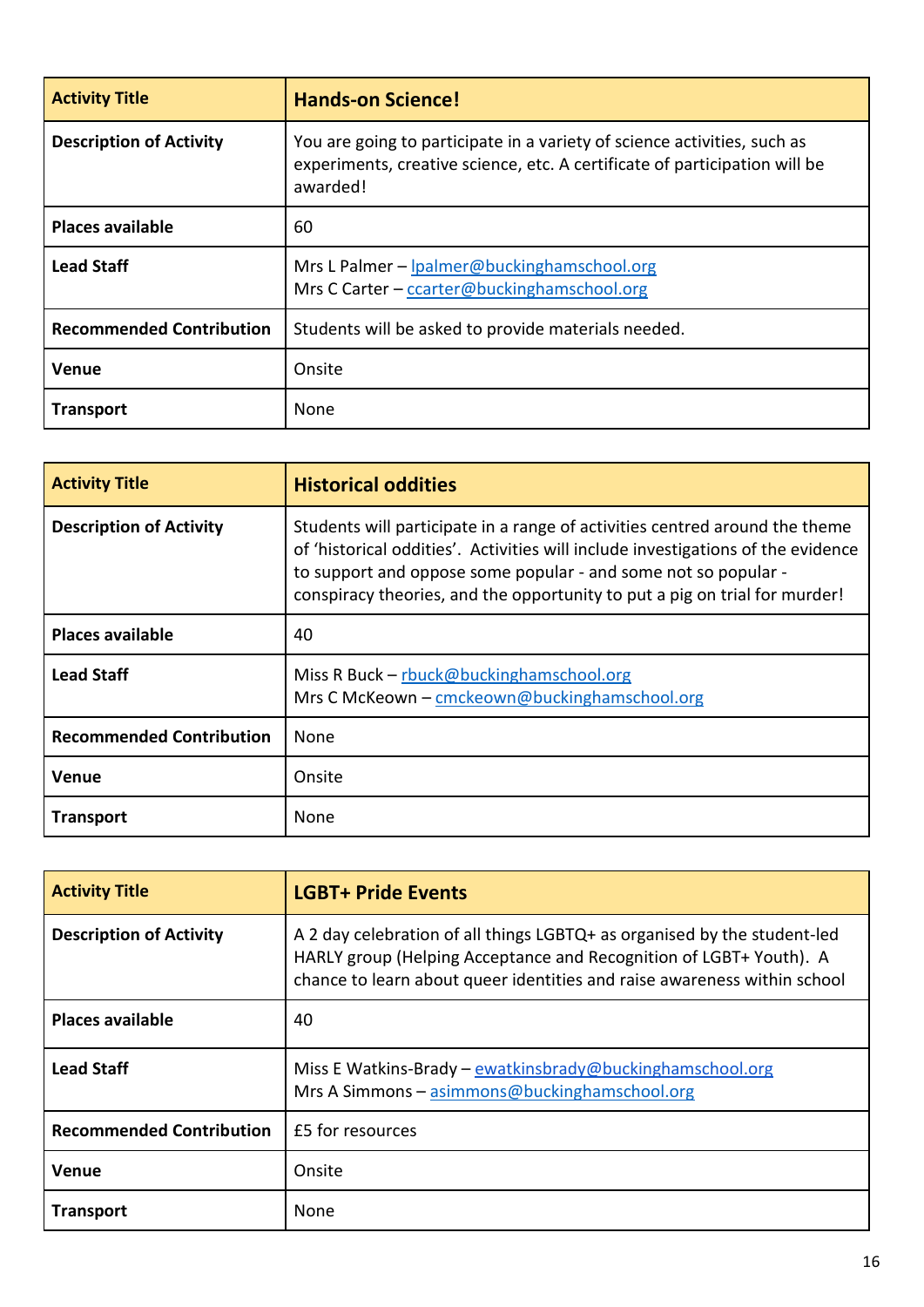| <b>Activity Title</b>           | <b>Milton Keynes Activities</b>                                                                                                              |
|---------------------------------|----------------------------------------------------------------------------------------------------------------------------------------------|
| <b>Description of Activity</b>  | Visiting the Great facilities at the Xscape in Milton Keynes:<br>Trampolining, Rock Climbing, Bowling & Ice Skating                          |
| <b>Places available</b>         | 45                                                                                                                                           |
| <b>Lead Staff</b>               | Miss C Collie – ccollie@buckinghamschool.org<br>Mr J Wise $-$ jwise@buckignhamschool.org<br>Miss E Wheatley - ewheatley@buckignhamschool.org |
| <b>Recommended Contribution</b> | £50 approx                                                                                                                                   |
| Venue                           | <b>Milton Keynes</b>                                                                                                                         |
| <b>Transport</b>                | Coach                                                                                                                                        |

| <b>Activity Title</b>           | <b>Musicians</b>                                                                                                                                                                                                                                                                                        |
|---------------------------------|---------------------------------------------------------------------------------------------------------------------------------------------------------------------------------------------------------------------------------------------------------------------------------------------------------|
| <b>Description of Activity</b>  | Students will be exposed to a variety of areas within music from notation, to<br>performance. Every student will be given the opportunity to learn, practice<br>and perform on an instrument of their choosing (dood /Toot or Recorder+)<br>and take part in a short performance at the end of day two. |
| <b>Places available</b>         | 20                                                                                                                                                                                                                                                                                                      |
| <b>Lead Staff</b>               | Mrs C Nash - cnash@buckinghamschool.org                                                                                                                                                                                                                                                                 |
| <b>Recommended Contribution</b> | None                                                                                                                                                                                                                                                                                                    |
| <b>Venue</b>                    | Onsite                                                                                                                                                                                                                                                                                                  |
| <b>Transport</b>                | None                                                                                                                                                                                                                                                                                                    |

| <b>Activity Title</b>           | <b>Natural Scientists</b>                                                                                                                                                                                                                                                                                                                |
|---------------------------------|------------------------------------------------------------------------------------------------------------------------------------------------------------------------------------------------------------------------------------------------------------------------------------------------------------------------------------------|
| <b>Description of Activity</b>  | Day 1 - Students will research, design and create a hand cream made from<br>all natural, forageable materials. They'll be taught to identify plants that<br>have specific properties, design and create packaging, and make their hand<br>cream to take home. Weather dependent, we can go out to forage for<br>plants that can be used. |
|                                 | Day 2 - Students will research, design and create herbal tea bags using their<br>knowledge from day 1. They can take these home.                                                                                                                                                                                                         |
| <b>Places available</b>         | 40                                                                                                                                                                                                                                                                                                                                       |
| <b>Lead Staff</b>               | Miss A Stone - astone@buckinghamschool.org<br>Mrs A Dewberry - adewberry@buckinghamschool.org                                                                                                                                                                                                                                            |
| <b>Recommended Contribution</b> | £10                                                                                                                                                                                                                                                                                                                                      |
| Venue                           | Onsite & Local Area                                                                                                                                                                                                                                                                                                                      |
| <b>Transport</b>                | None $-$ within walking distance                                                                                                                                                                                                                                                                                                         |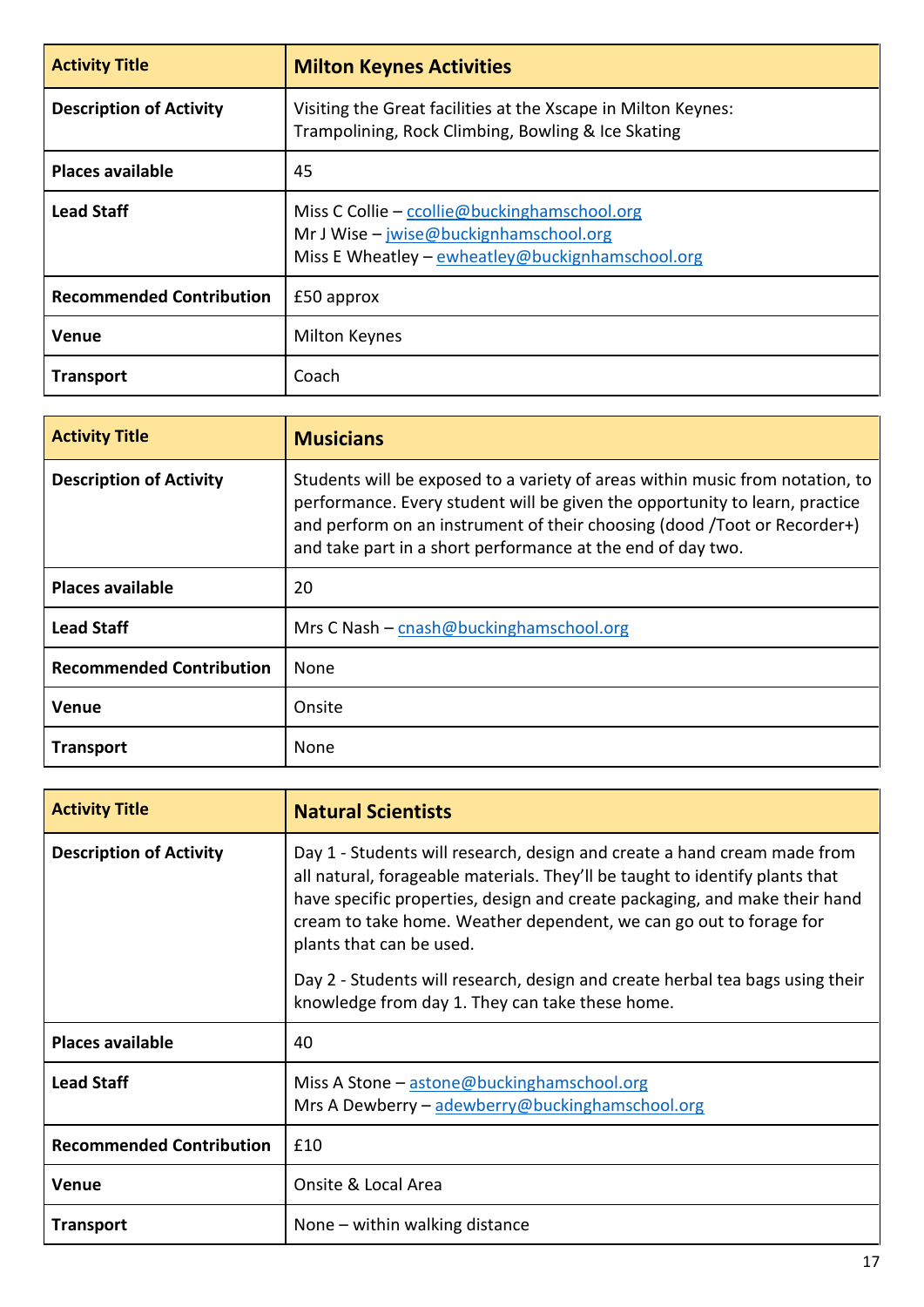| <b>Activity Title</b>           | <b>Performing Arts Showcase</b>                                                                                                                                                                                                                                                                                                                                      |
|---------------------------------|----------------------------------------------------------------------------------------------------------------------------------------------------------------------------------------------------------------------------------------------------------------------------------------------------------------------------------------------------------------------|
| <b>Description of Activity</b>  | Students will be creating a piece of theatre suited to their strengths. There<br>will be the opportunity to devise/write and perform theatre. There will also<br>be scripts available. Students will also be able to use lighting/sound and<br>costume to enhance their work. The performance will be filmed as a<br>showcase (permission will be needed by parents) |
| <b>Places available</b>         | $30 - 40$                                                                                                                                                                                                                                                                                                                                                            |
| <b>Lead Staff</b>               | Ms R Curness - rcurness@buckinghamschool.org<br>Miss C Checkley - ccheckley@buckinghamschool.org                                                                                                                                                                                                                                                                     |
| <b>Recommended Contribution</b> | None                                                                                                                                                                                                                                                                                                                                                                 |
| <b>Venue</b>                    | Onsite                                                                                                                                                                                                                                                                                                                                                               |
| <b>Transport</b>                | None                                                                                                                                                                                                                                                                                                                                                                 |

| <b>Activity Title</b>           | Photography                                                                                                                                                              |
|---------------------------------|--------------------------------------------------------------------------------------------------------------------------------------------------------------------------|
| <b>Description of Activity</b>  | Using the darkroom and photography facilities at school to create visual<br>masterpieces, with daily trips offsite around Buckingham to look for<br>stunning inspiration |
| <b>Places available</b>         | 20                                                                                                                                                                       |
| <b>Lead Staff</b>               | Mrs C Fraser – cfraser@buckinghamschool.org<br>Mrs C Gibson-Smith – cgibsonsmith@buckinghamschool.org                                                                    |
| <b>Recommended Contribution</b> | £25                                                                                                                                                                      |
| <b>Venue</b>                    | Onsite & local trips                                                                                                                                                     |
| <b>Transport</b>                | <b>Minibus</b>                                                                                                                                                           |

| <b>Activity Title</b>           | <b>Robotics + Microbit Game Design</b>                                                                                                                                                                                                                                                              |
|---------------------------------|-----------------------------------------------------------------------------------------------------------------------------------------------------------------------------------------------------------------------------------------------------------------------------------------------------|
| <b>Description of Activity</b>  | Students will design an obstacle course for a LEGO robot to run through and<br>are taught the basic programming and problem solving techniques to<br>control their robot. Top 2 designs are chosen for the final race of the day!<br>Students will also build various games using the BBC Microbit. |
| <b>Places available</b>         | 25                                                                                                                                                                                                                                                                                                  |
| <b>Lead Staff</b>               | Mrs M Forbes - mforbes@buckinghamschool.org                                                                                                                                                                                                                                                         |
| <b>Recommended Contribution</b> | £16.50 approx if students wish to purchase their own microbit<br>https://shop.4tronix.co.uk/collections/microbit-<br>boards/products/microbit2go?variant=39935563268275                                                                                                                             |
| <b>Venue</b>                    | Onsite                                                                                                                                                                                                                                                                                              |
| <b>Transport</b>                | None                                                                                                                                                                                                                                                                                                |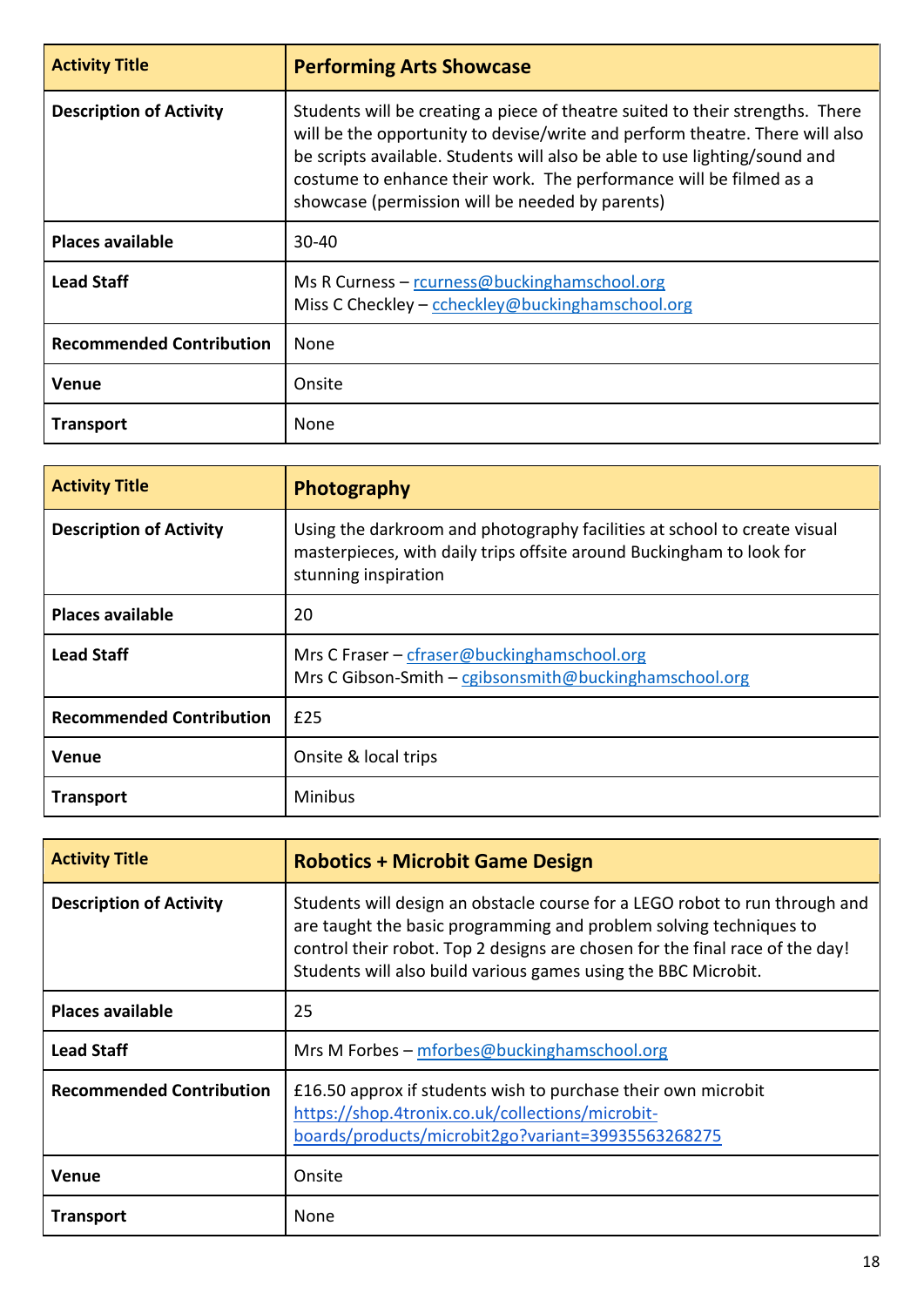| <b>Activity Title</b>           | <b>Summer Sports</b>                                                                                                                     |
|---------------------------------|------------------------------------------------------------------------------------------------------------------------------------------|
| <b>Description of Activity</b>  | A range of sports events taking place on site.                                                                                           |
| <b>Places available</b>         | 100 Students                                                                                                                             |
| <b>Lead Staff</b>               | Mr C Lagdon - clagdon@buckinghamschool.org<br>Miss V Keeping - vkeeping@buckinghamschool.org<br>Ms N Brown - nbrown@buckinghamschool.org |
| <b>Recommended Contribution</b> | £20                                                                                                                                      |
| Venue                           | Onsite & Swan Pool                                                                                                                       |
| <b>Transport</b>                | None                                                                                                                                     |

| <b>Activity Title</b>           | <b>Textiles</b>                                                                                                                                                                                                                                                                                                                                                                                                                                                       |
|---------------------------------|-----------------------------------------------------------------------------------------------------------------------------------------------------------------------------------------------------------------------------------------------------------------------------------------------------------------------------------------------------------------------------------------------------------------------------------------------------------------------|
| <b>Description of Activity</b>  | Students will learn how to use a sewing machine and other Textiles tools<br>and techniques to recycle unwanted fabric into new useful cool storage<br>products. Students will keep all the things they make, products will include<br>equipment rolls (for use with pens, phone accessories, make up) also lunch<br>bags, shoulder strap pouch bags and other storage.<br>This activity will include planning, designing, pattern drafting and working as<br>a group. |
| <b>Places available</b>         | 20                                                                                                                                                                                                                                                                                                                                                                                                                                                                    |
| <b>Lead Staff</b>               | Miss A Housden - ahousden@buckinghamschool.org                                                                                                                                                                                                                                                                                                                                                                                                                        |
| <b>Recommended Contribution</b> | £5 for resources                                                                                                                                                                                                                                                                                                                                                                                                                                                      |
| <b>Venue</b>                    | Onsite                                                                                                                                                                                                                                                                                                                                                                                                                                                                |
| <b>Transport</b>                | None                                                                                                                                                                                                                                                                                                                                                                                                                                                                  |